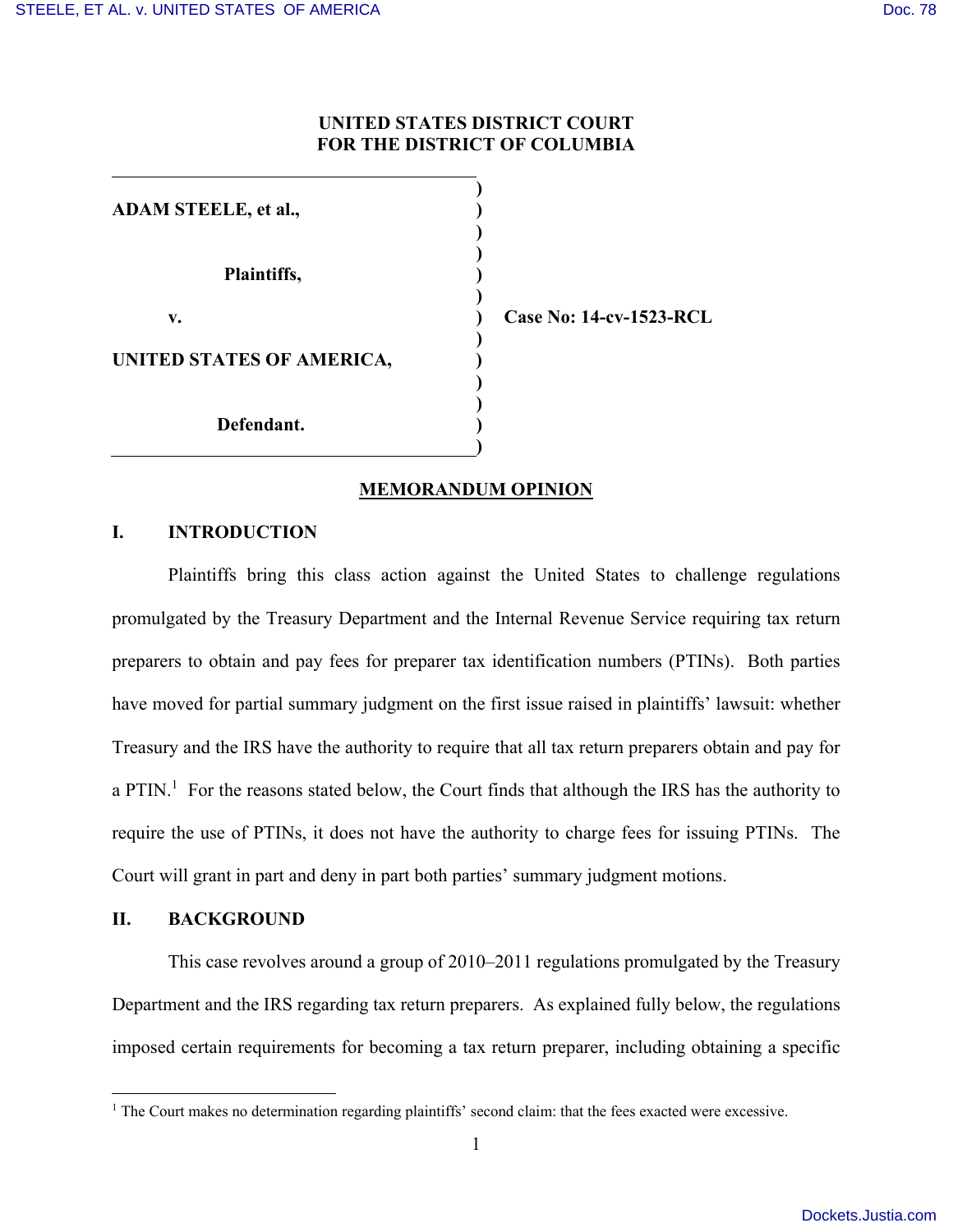PTIN and paying a user fee for obtaining such PTIN. Plaintiffs argue that the government lacks legal authority to require PTINs and PTIN fees, and alternatively, that the fee imposed is excessive and impermissible. They seek a declaratory judgment that Treasury and the IRS lack legal authority to charge these fees or that the fees charged are excessive, and for the return or refund of all fees previously collected or for the return and refund of the excessive fees. In 2016, this Court certified the proposed class of "all individuals and entities who have paid an initial and/or renewal fee for a PTIN, excluding Allen Buckley, Allen Buckley LLC, and Christopher Rizek." *See Steele v. United States*, 159 F. Supp. 3d 73, 88 (D.D.C. 2016); *Steele v. United States*, 200 F. Supp. 3d 217, 227 (D.D.C. 2016).

## **A. Statutory and Regulatory Framework**

Each year, every American is required to submit a tax return to the IRS. Given the complexity of the tax code, it is unsurprising that many people hire others—tax return preparers to prepare their returns for them. Some tax return preparers have credentials, such as CPAs and attorneys, but others are known as uncredentialed tax return preparers. Before 2010, anyone could file a tax return on behalf of someone else, credentialed or not. In 2010, however, the IRS, attempting to regulate both credentialed and uncredentialed tax return preparers, promulgated new regulations. The regulations established a new "registered tax return preparer" designation, requiring individuals other than attorneys and CPAs to: "(1) [p]ass a one-time competency exam, (2) pass a suitability check, and (3) obtain a PTIN (and pay the amount provided in the PTIN User Fee regulations)." Regulations Governing Practice Before the Internal Revenue Service, 76 Fed. Reg. 32286, 32287 (June 11, 2011); 26 C.F.R. § 301.7701-15 (defining "tax return preparer"); 31 C.F.R. § 10.4(c) (describing the requirements to become a registered tax return preparer); 31 C.F.R. § 10.3(f) (stating that registered tax return preparers may practice before the IRS); 31 C.F.R.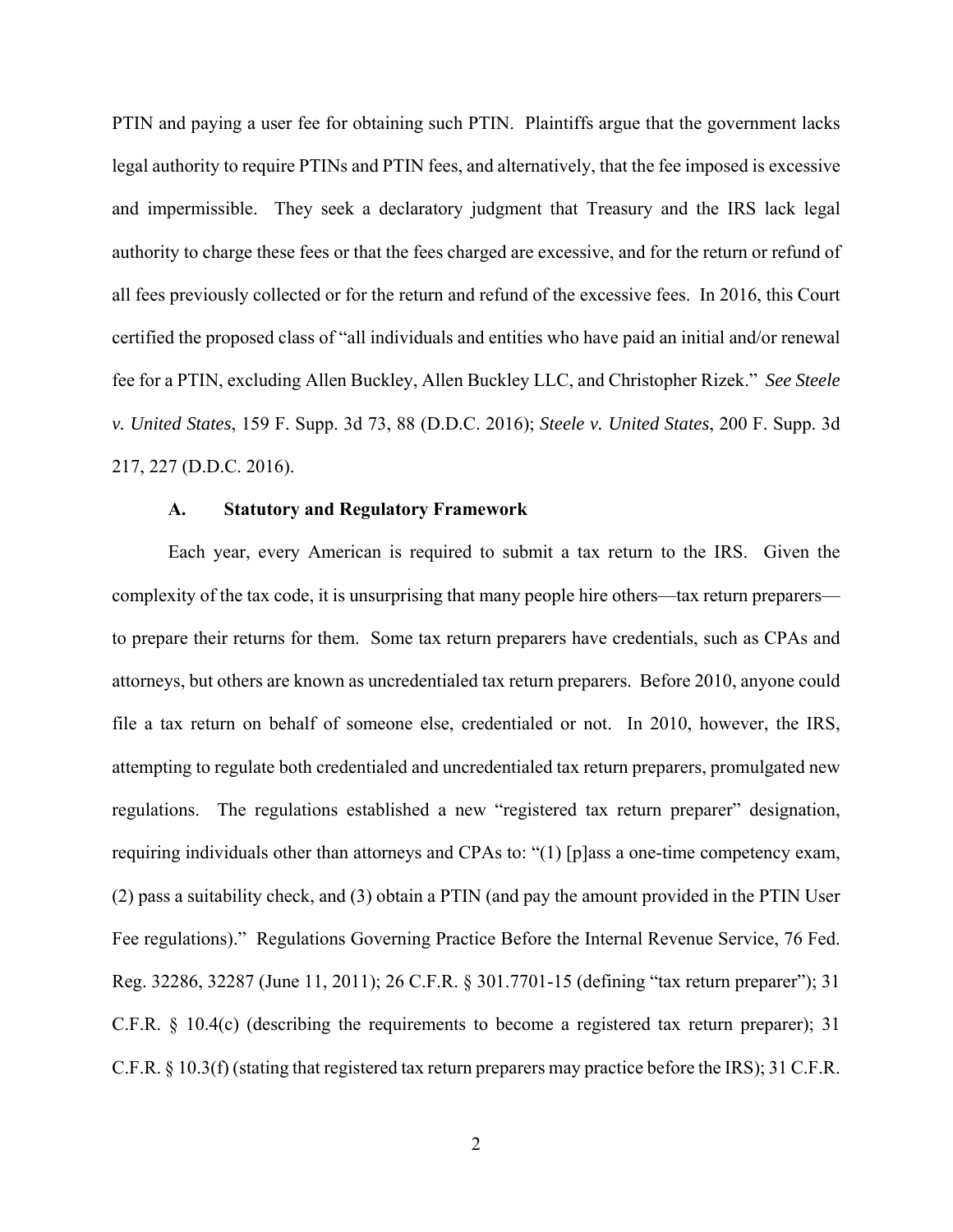§ 10.5(b) (stating that fees may be charged for becoming a registered tax return preparer); 26 C.F.R. § 1.6109-2(d) ("Beginning after December 31, 2010, all tax return preparers must have a preparer tax identification number or other prescribed identifying number that was applied for and received at the time and in the manner, including the payment of a user fee, as may be prescribed by the Internal Revenue Service."). The regulations also imposed renewal and continuing education requirements. Regulations Governing Practice Before the Internal Revenue Service, 76 Fed. Reg. at 32287; 31 C.F.R. § 10.6.As statutory authority for these regulations, the IRS relied on a provision of the U.S. Code which states that the Secretary of the Treasury may "(1) regulate the practice of representatives of persons before the Department of the Treasury; and (2) before admitting a representative to practice, require that the representative demonstrate—(A) good character; (B) good reputation; (C) necessary qualifications to enable the representative to provide to persons valuable service; and (D) competency to advise and assist persons in presenting their cases." 31 U.S.C. § 330(a).

In support of its conclusion that such regulations were necessary, the IRS pointed to the prevalence of the use of tax return preparers but the lack of consistent oversight, and specifically found that

[t]he tax system is best served by tax return preparers who are ethical, provide good service, and are qualified. . . . As such, the IRS recognizes the need to apply a uniform set of rules to offer taxpayers some assurance that their tax returns are prepared completely and accurately. Increasing the completeness and accuracy of returns would necessarily lead to increased compliance with tax obligations by taxpayers.

Regulations Governing Practice Before the Internal Revenue Service, 76 Fed. Reg. at 32294. Thus, "[t]he primary benefit anticipated from these regulations is that they will improve the accuracy, completeness, and timeliness of tax returns prepared by tax return preparers." *Id.* The IRS later specifically identified two overarching objectives of the new regulations: "The first overarching objective is to provide some assurance to taxpayers that a tax return was prepared by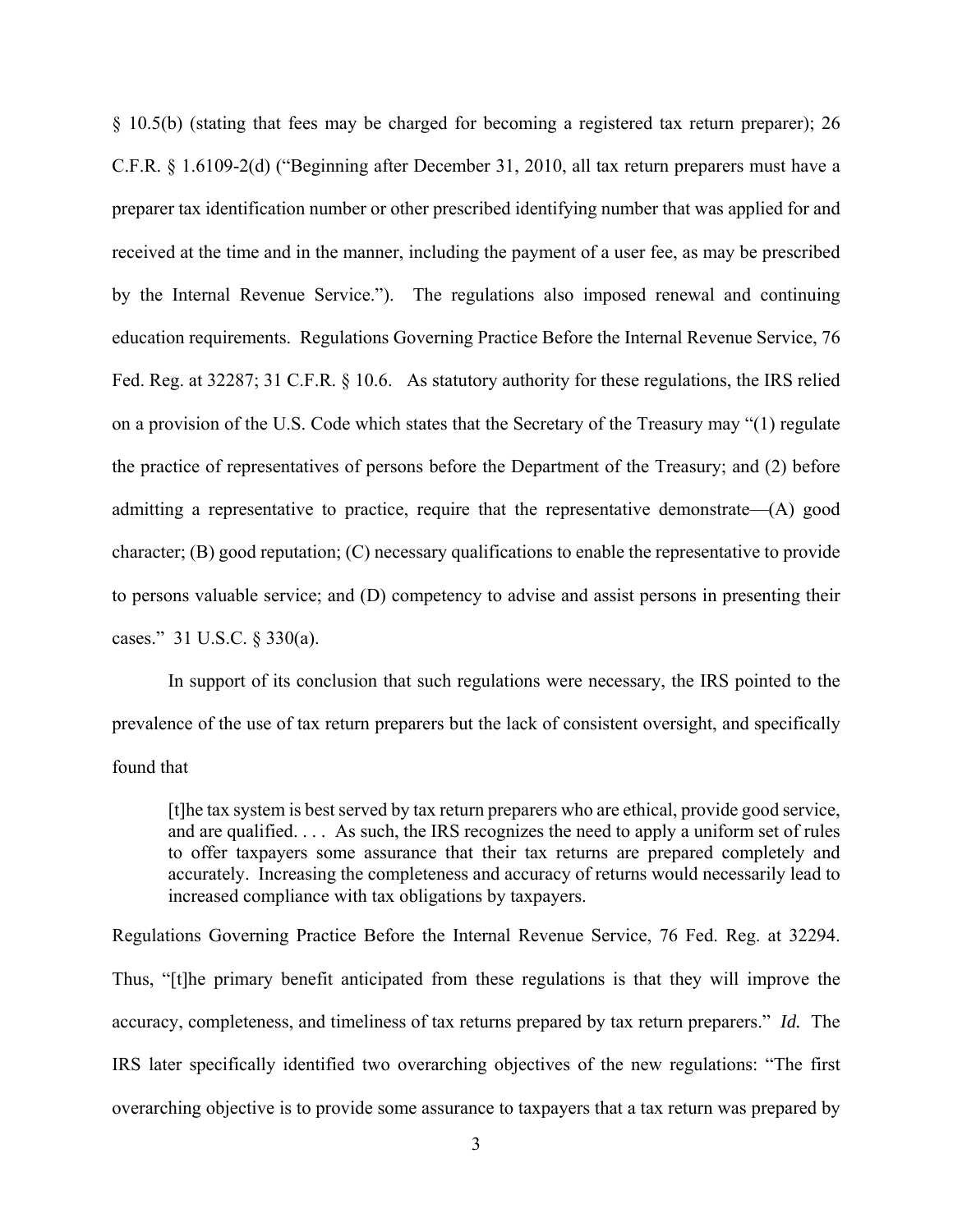an individual who has passed a minimum competency examination to practice before the IRS as a tax return preparer, has undergone certain suitability checks, and is subject to enforceable rules of practice. The second overarching objective is to further the interests of tax administration by improving the accuracy of tax returns and claims for refund and by increasing overall tax compliance." Furnishing Identifying Number of Tax Return Preparer, 75 Fed. Reg. 60309, 60310 (Sept. 30, 2010).

A statutory provision—in effect prior to the new regulations—requires that "[a]ny return or claim for refund prepared by a tax return preparer shall bear such identifying number for securing proper identification of such preparer, his employer, or both, as may be prescribed." 26 U.S.C. § 6109(a)(4). The statute explains that an individual's social security number "shall, except as shall otherwise be specified under regulations of the Secretary, be used as the identifying number." *Id.* § 6109(d). The regulations, however, required, for the first time, that "tax return preparers must obtain and exclusively use the [PTIN] in forms, instructions, or other guidance, rather than a social security number (SSN), as the identifying number to be included with the tax return preparer's signature on a tax return or claim for refund." Furnishing Identifying Number of Tax Return Preparer, 75 Fed. Reg. at 60309; 26 C.F.R. § 1.6109-2(d). As justification for the requirement that preparers must obtain and use a PTIN, the IRS repeatedly cited to the need to identify individuals involved in preparing a tax return for others so as to aid their ability to oversee such individuals "and to administer requirements intended to ensure that tax return preparers are competent, trained, and conform to rules of practice." Furnishing Identifying Number of Tax Return Preparer, 75 Fed. Reg. at 60310, 60313. The IRS further explained the need for the exclusive use of PTINs, as opposed to both PTINs and social security numbers, arguing that "[m]andating a single type of identifying number for all tax return preparers and assigning a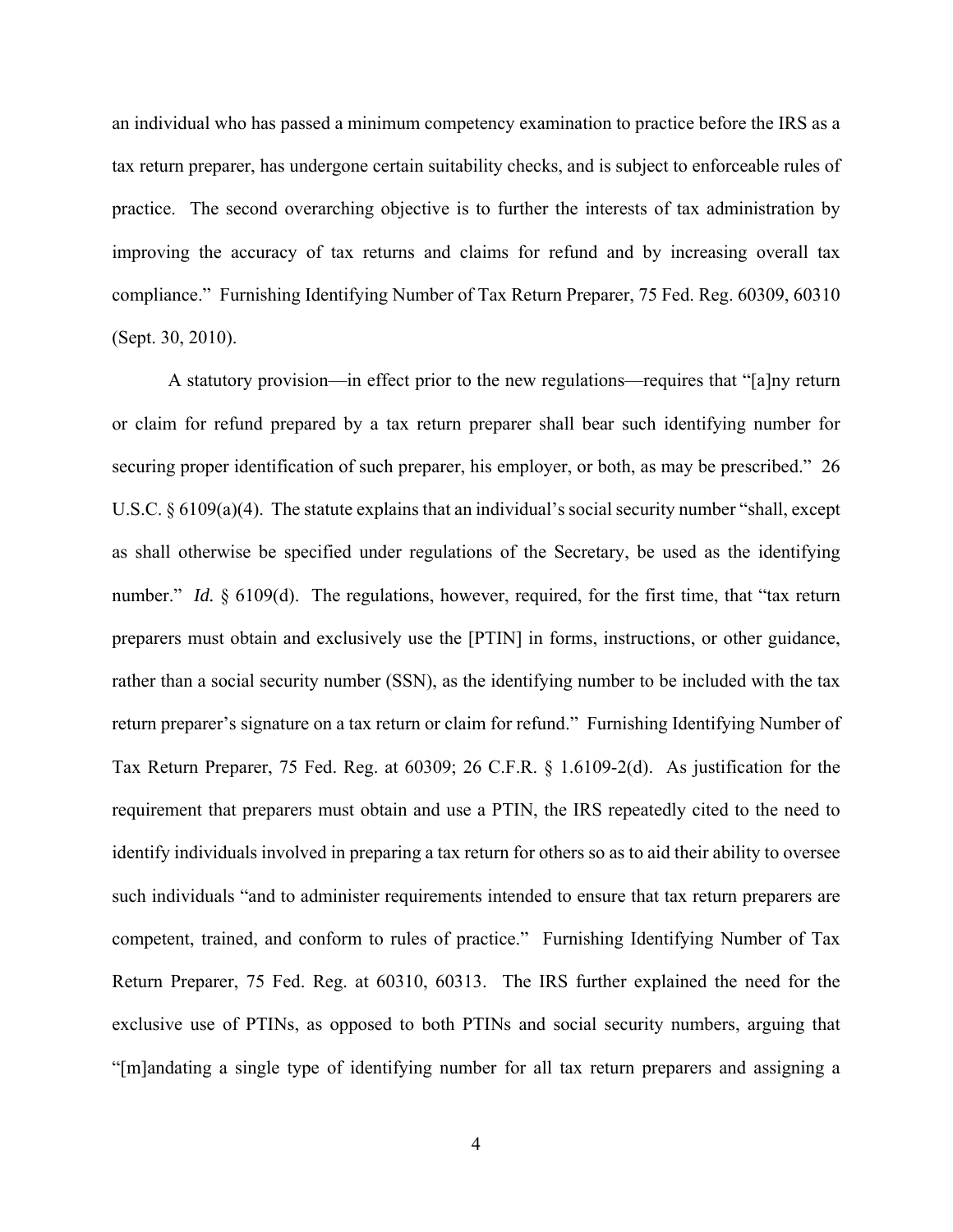prescribed identifying number to registered tax return preparers is critical to effective oversight." *Id.* at 60313. Specifically, "[e]stablishing a single, prescribed identifying number for tax return preparers will enable the IRS to accurately identify tax return preparers, match preparers with the tax returns and claims for refund they prepare, and better administer the tax laws with respect to tax return preparers and their clients." *Id.* at 60314. The IRS also briefly mentioned that the regulations requiring the use of a PTINs would "help maintain the confidentiality of SSNs." *Id.* at 60309.

 The regulations also imposed a user fee requirement for obtaining a PTIN. *See* User Fees Relating to Enrollment and Preparer Tax Identification Numbers, 75 Fed. Reg. 60316 (Sept. 30, 2010); 26 C.F.R. § 300.13. As authority for requiring these fees, the IRS relied on the Independent Offices Appropriations Act of 1952 ("IOAA"). *See* User Fees Relating to Enrollment and Preparer Tax Identification Numbers, 75 Fed. Reg. at 60317. The IOAA provides that agencies "may prescribe regulations establishing the charge for a service or thing of value provided by the agency." 31 U.S.C. § 9701(b). The IRS stated that a PTIN is a "service or thing of value" because without a PTIN "a tax return preparer could not receive compensation for preparing all or substantially all of a federal tax return or claim for refund," and "[b]ecause only attorneys, certified public accountants, enrolled agents, and registered tax return preparers are eligible to obtain a PTIN, only a subset of the general public is entitled to a PTIN and the special benefit of receiving compensation for the preparation of a return that it confers." User Fees Relating to Enrollment and Preparer Tax Identification Numbers, 75 Fed. Reg. at 60317.

## **B. Prior Caselaw Interpreting the Tax Return Preparer Regulations**

In 2014, the D.C. Circuit addressed the regulations regarding the exam and education requirements, asking "whether the IRS's statutory authority to 'regulate the practice of

5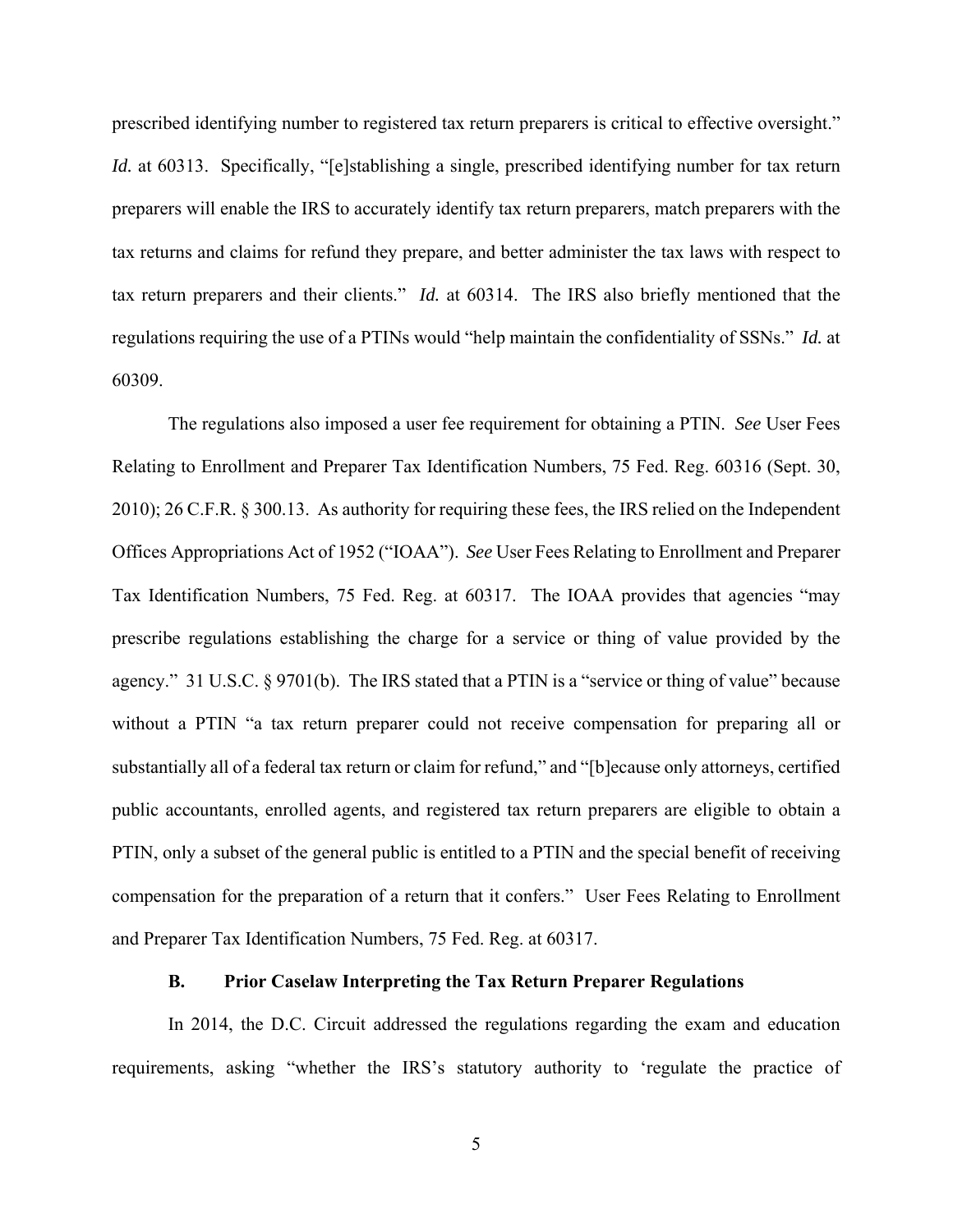representatives of persons before the Department of the Treasury' [under 31 U.S.C. § 330] encompasses authority to regulate tax-return preparers." *Loving v. I.R.S.*, 742 F.3d 1013, 1015 (D.C. Cir. 2014). Considering the meaning of the terms "representatives" and "practice . . . before the Department of the Treasury," the history of Section 330, the broader statutory framework, the nature and scope of authority being claimed by the IRS, and the IRS's past approach to the statute, the Circuit found that the IRS's interpretation of Section 330 was unreasonable and failed under *Chevron, U.S.A., Inc. v. Nat. Res. Def. Council, Inc.*, 467 U.S. 837 (1984). *Id.* at 1016–22. The court concluded that "the IRS's statutory authority under Section 330 cannot be stretched so broadly as to encompass authority to regulate tax-return preparers," and invalidated the regulations requiring competency testing and continuing education. *Id.* at 1015. Thus, after *Loving*, the only part of the new regulatory scheme that remains is the PTIN requirement and the attendant PTIN fee requirement.

 The only other cases regarding these regulations that have been litigated have taken place in the Northern District of Georgia (and subsequently the Eleventh Circuit), and all were decided prior to the D.C. Circuit's *Loving* opinion. First, in *Brannen v. United States*, plaintiffs sought "to prevent charges of user fees under 31 U.S.C. § 9701 for the right to receive an identification number necessary to file tax returns on behalf of others for compensation and to recover amounts paid as such fees." *Brannen v. United States*, No. 4:11-CV-0135-HLM, 2011 WL 8245026, at \*1 (N.D. Ga. Aug. 26, 2011). After concluding that the authority to charge a user fee for a PTIN stemmed from 31 U.S.C. § 9701, and finding that the complaint failed to contain allegations to state a claim that the amount of the fee was inappropriate under § 9701, the *Brannen* court rejected the argument that "the imposition of the PTIN fee is an unauthorized attempt on the part of the Secretary of the Treasury to license tax return preparers." *Id.* at \*5. It found that "Congress"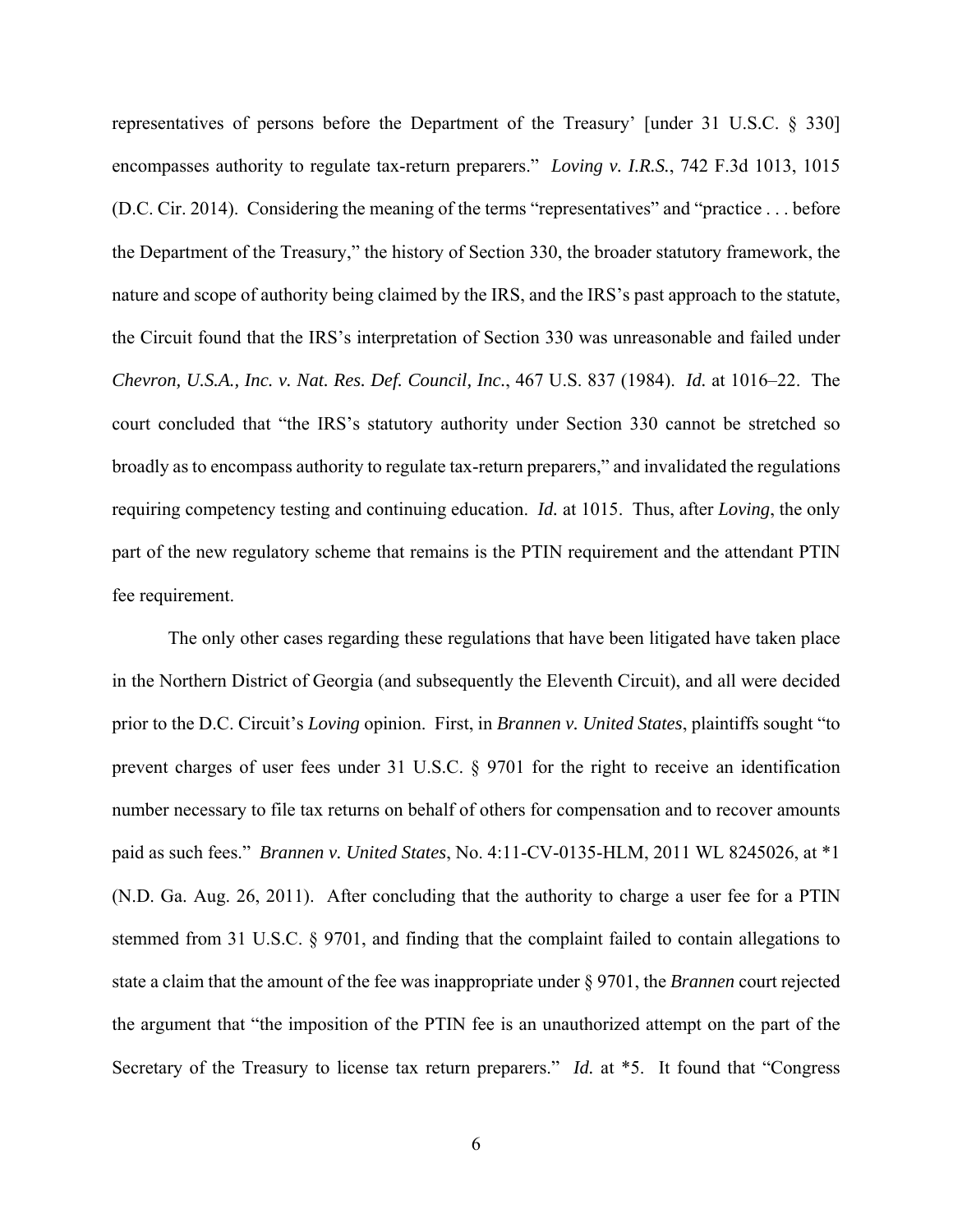specifically authorized the Secretary of the Treasury to create regulations requiring tax return preparers to identify themselves, by means of identifying numbers, on tax returns and refund claims that they prepare" in 26 U.S.C. § 6109 and therefore the Secretary of the Treasury did not exceed his authority by issuing regulations requiring the use of PTINs. *Id.* It then found that the PTIN fee requirement was authorized by Section 9701 because PTINs provide a benefit to tax return preparers: "The provision of a PTIN confers a special benefit on tax return preparers, who otherwise would not be permitted to prepare tax returns and refund claims on behalf of others in exchange for compensation." *Id.* at \*6.

 The *Brannen* decision was affirmed on appeal. *See Brannen v. United States*, 682 F.3d 1316 (11th Cir. 2012). The Eleventh Circuit held that the PTIN user fees are permissible under Section 9701:

[A] tax return preparer cannot prepare tax returns for others for compensation without having the required identifying number. And because  $\S$  6109(a)(4) expressly authorizes the Secretary to assign such numbers, a person cannot prepare tax returns for another for compensation unless that person obtains from the Secretary the required identifying number. For this reason, when the Secretary assigns the identifying number (the preparer tax identification number or "PTIN"), the Secretary is conferring a special benefit upon the recipient, i.e., the privilege of preparing tax returns for others for compensation.

*Id.* at 1319.

 Approximately eighteen months after the *Brannen* decision, and after the *Loving* district court decision, the Northern District of Georgia considered "whether 26 U.S.C. § 6109(a)(4) permits the United States Treasury Department to issue regulations that assess user fees as well as annual renewal fees associated with PTIN assigned to those who prepare tax forms for compensation" and "whether the annual renewal fee assessed for renewing one's PTIN number is either arbitrary and capricious or excessive." *Buckley v. United States*, No. 1:13-CV-1701, 2013 WL 7121182, at \*1 (N.D. Ga. Dec. 4, 2013). Agreeing with *Brannen*, the *Buckley* court found that the imposition of PTIN user fees was authorized and that the fee confers a special benefit on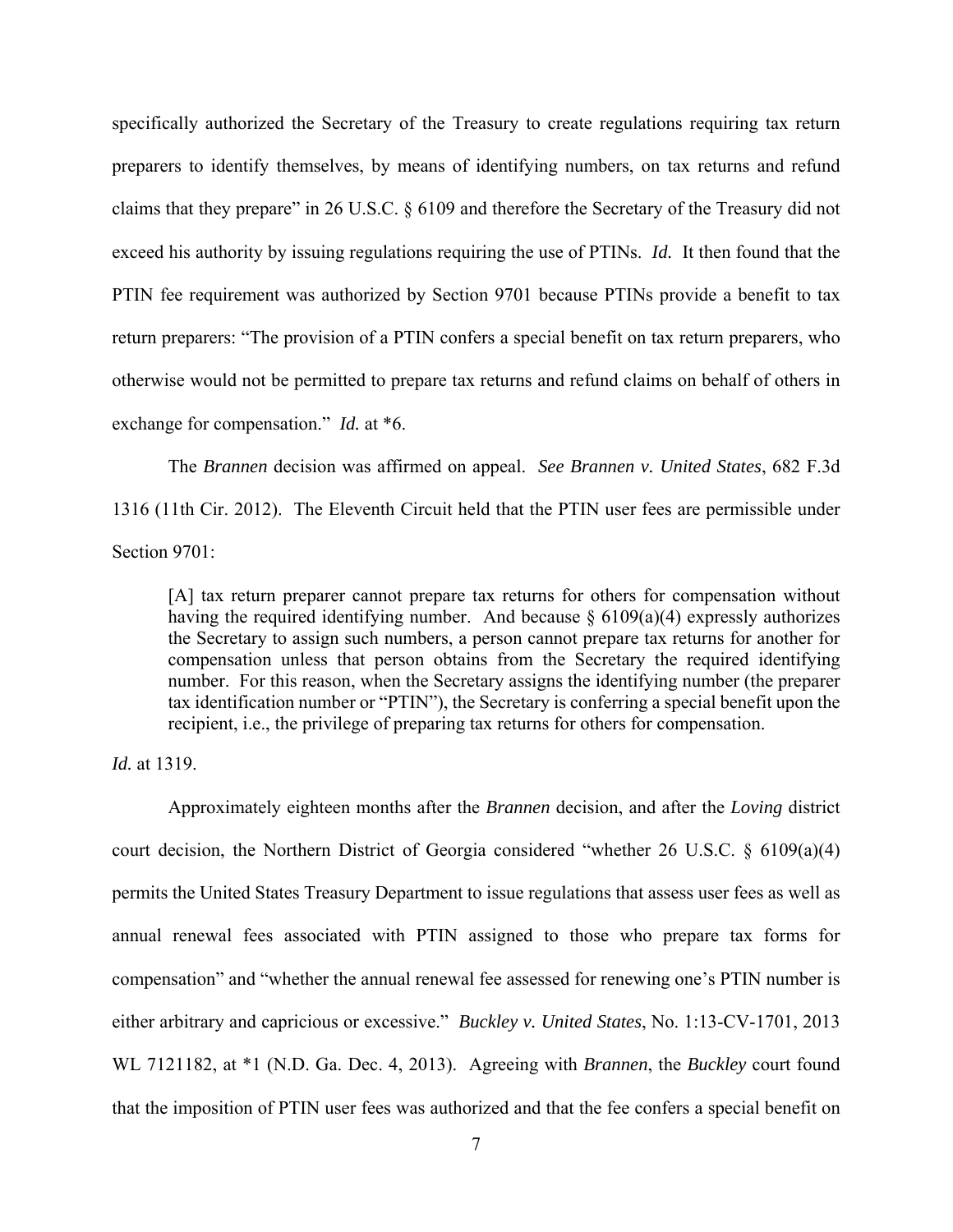tax return preparers. *Id.* at \*1–2. The court then found *Loving*—which at the time was still a district court decision—inapplicable because it "reviewed the competency testing and continuing education requirements for return preparers," which were not at issue in *Buckley*. *Id.* at \*2. It concluded that "the *Loving* case specifically held that Congress authorized the PTIN scheme via a different statutory authority than the testing and competency requirements for registered tax return preparers, which were at issue in the *Loving* case." *Id.* Following the D.C. Circuit's *Loving*  decision, there have been no further developments in the caselaw specifically analyzing the authority to require PTINs and charge fees for them.

### **III. LEGAL STANDARDS**

Plaintiffs first argue that the PTIN requirements—that tax return preparers obtain and pay fees for PTINS—are arbitrary and capricious under the Administrative Procedure Act. They alternatively argue that even if the fee requirements are not arbitrary and capricious, they are unlawful under the IOAA because Congress did not grant the IRS licensing authority over tax return preparers, so the fees do not confer a "service or thing of value." After summarizing the general legal standards for summary judgment, the Court will address the standards for review of an agency action and those applicable to the IOAA.

#### **A. Summary Judgment**

Courts "shall grant summary judgment if the movant shows that there is no genuine dispute as to any material fact and the movant is entitled to judgment as a matter of law." Fed. R. Civ. P. 56(a). To show that a dispute is "genuine" and defeat summary judgment, the nonmoving party must present evidence "such that a reasonable jury could return a verdict for the nonmoving party." *Anderson v. Liberty Lobby, Inc.*, 477 U.S. 242, 248 (1986). Facts are material when they might affect the outcome of the suit. *Id.* The parties here have agreed that the first claim—whether the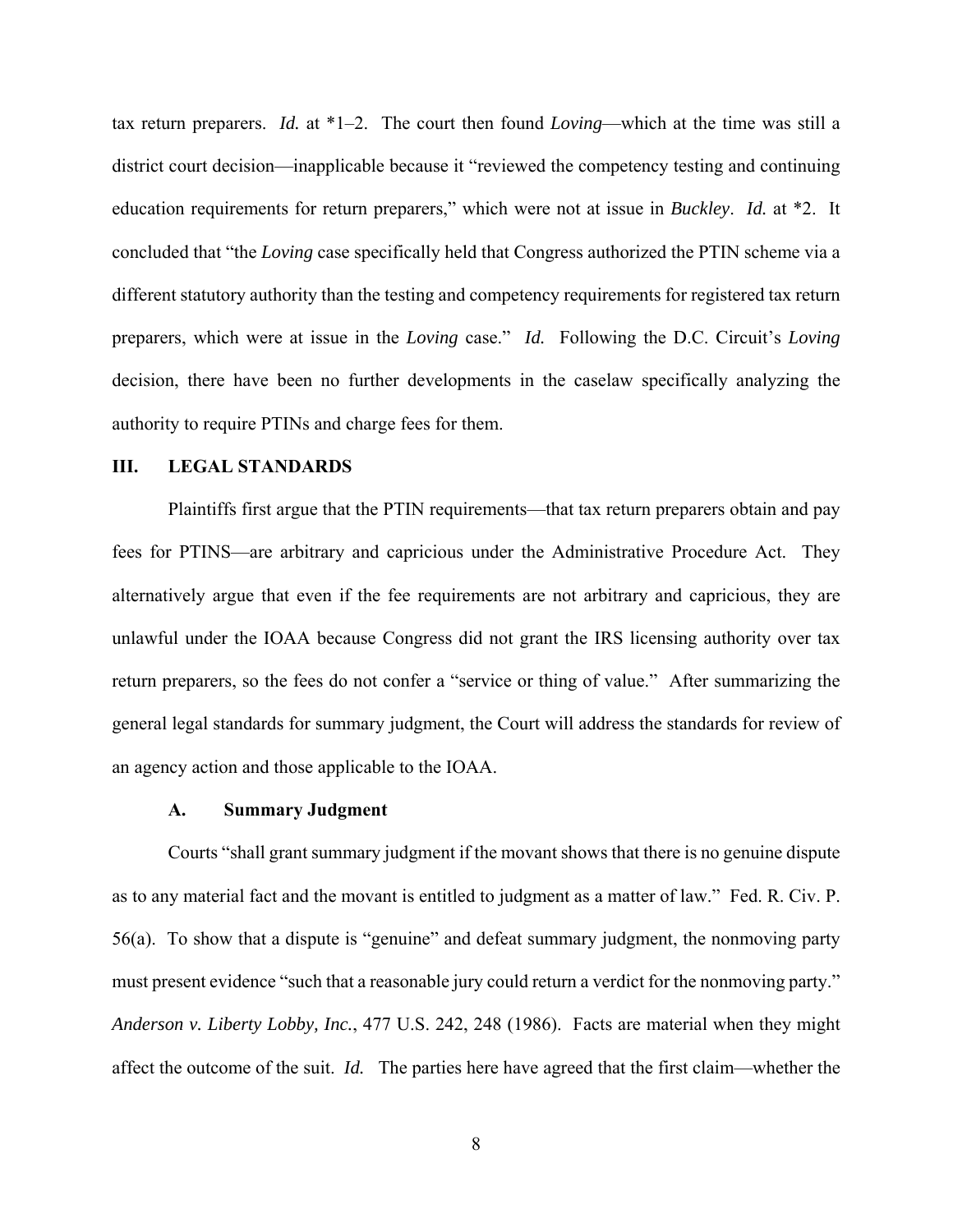government had the legal authority to charge PTIN fees—may be decided as a matter of law at the summary judgment stage.

### **B. Review of an Agency Action**

The APA permits the judicial review of an agency action unless a statute precludes judicial review or an "agency action is committed to agency discretion by law." 5 U.S.C. § 701. Although some agency actions are therefore unreviewable, there is a strong presumption of judicial review for agency actions, and the exemption to judicial review is "very narrow." *Abbott Labs. v. Gardner*, 387 U.S. 136, 140 (1967); *Citizens to Pres. Overton Park, Inc. v. Volpe*, 401 U.S. 402, 410 (1971). The exemption applies "in those rare instances where 'statutes are drawn in such broad terms that in a given case there is no law to apply.'" *Citizens to Pres. Overton Park, Inc.*, 401 U.S. at 410. In other words, "a court would have no meaningful standard against which to judge the agency's exercise of discretion." *Heckler v. Chaney*, 470 U.S. 821, 830 (1985). "[O]nly upon a showing of 'clear and convincing evidence' of a contrary legislative intent should the courts restrict access to judicial review." *Abbott Labs*, 387 U.S. at 141.

If a court may review an agency action, more than one standard of review exists. First, *Chevron* review—the standards promulgated in *Chevron, U.S.A., Inc. v. Nat. Res. Def. Council, Inc.*, 467 U.S. 837 (1984)—is appropriate to determine "whether an agency has authority to act under a statute." *Arent v. Shalala*, 70 F.3d 610, 615 (D.C. Cir. 1995). *Chevron* review employs a two step analysis:

First, always, is the question whether Congress has directly spoken to the precise question at issue. If the intent of Congress is clear, that is the end of the matter; for the court, as well as the agency, must give effect to the unambiguously expressed intent of Congress. If, however, the court determines Congress has not directly addressed the precise question at issue, the court does not simply impose its own construction on the statute, as would be necessary in the absence of an administrative interpretation. Rather, if the statute is silent or ambiguous with respect to the specific issue, the question for the court is whether the agency's answer is based on a permissible construction of the statute.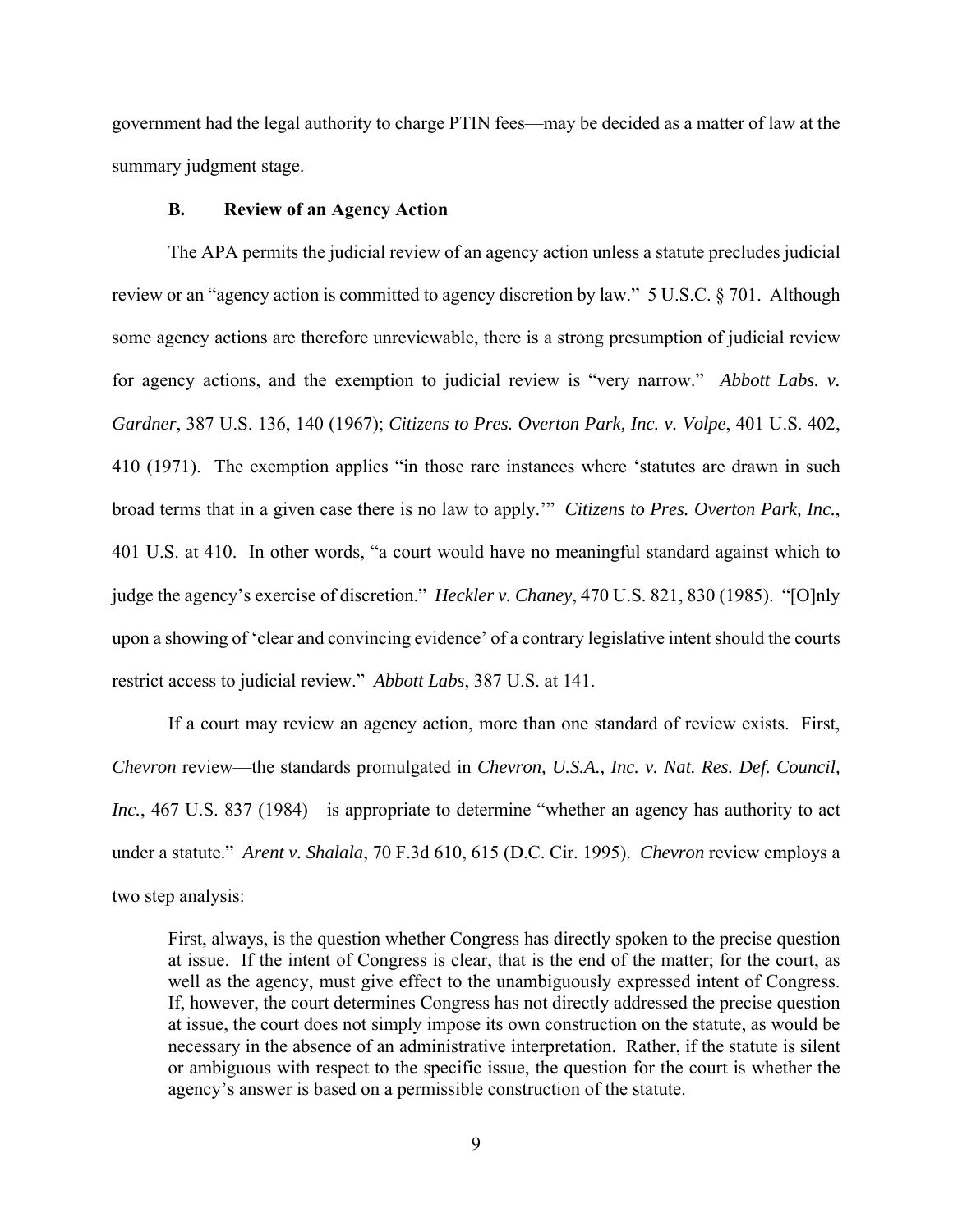*Chevron*, 467 U.S. at 842–43. "The paradigmatic Chevron case concerns '[t]he power of an administrative agency to administer a congressionally created . . . program.'" *Arent*, 70 F.3d at 615 (quoting *Chevron*, 467 U.S. at 843). As described by the D.C. Circuit, "a reviewing court's inquiry under *Chevron* is rooted in statutory analysis and is focused on discerning the boundaries of Congress' delegation of authority to the agency; and as long as the agency stays within that delegation, it is free to make policy choices in interpreting the statute, and such interpretations are entitled to deference." *Id.* 

 Alternatively, agency actions may be held unlawful because they are arbitrary and capricious. *See* 5 U.S.C. § 706(2)(A). When "a statute plainly authorizes an agency authority to act and '[t]he only issue . . . is whether the [agency]'s discharge of that authority was reasonable,' the case 'falls within the province of traditional arbitrary and capricious review.'" *Sociedad Anonima Vina Santa Rita v. U.S. Dep't of Treasury*, 193 F. Supp. 2d 6, 15 (D.D.C. 2001) (quoting *Arent*, 70 F.3d at 616). The standards for arbitrary and capricious review were set out in the Supreme Court's *State Farm* decision:

The scope of review under the "arbitrary and capricious" standard is narrow and a court is not to substitute its judgment for that of the agency. Nevertheless, the agency must examine the relevant data and articulate a satisfactory explanation for its action including a "rational connection between the facts found and the choice made." In reviewing that explanation, we must "consider whether the decision was based on a consideration of the relevant factors and whether there has been a clear error of judgment." Normally, an agency rule would be arbitrary and capricious if the agency has relied on factors which Congress has not intended it to consider, entirely failed to consider an important aspect of the problem, offered an explanation for its decision that runs counter to the evidence before the agency, or is so implausible that it could not be ascribed to a difference in view or the product of agency expertise. The reviewing court should not attempt itself to make up for such deficiencies: "We may not supply a reasoned basis for the agency's action that the agency itself has not given." We will, however, "uphold a decision of less than ideal clarity if the agency's path may reasonably be discerned."

*Motor Vehicle Mfrs. Ass'n of U.S., Inc. v. State Farm Mut. Auto. Ins. Co.*, 463 U.S. 29, 43 (1983)

(internal citations omitted). Keeping with the rule that agencies must explain their decisions,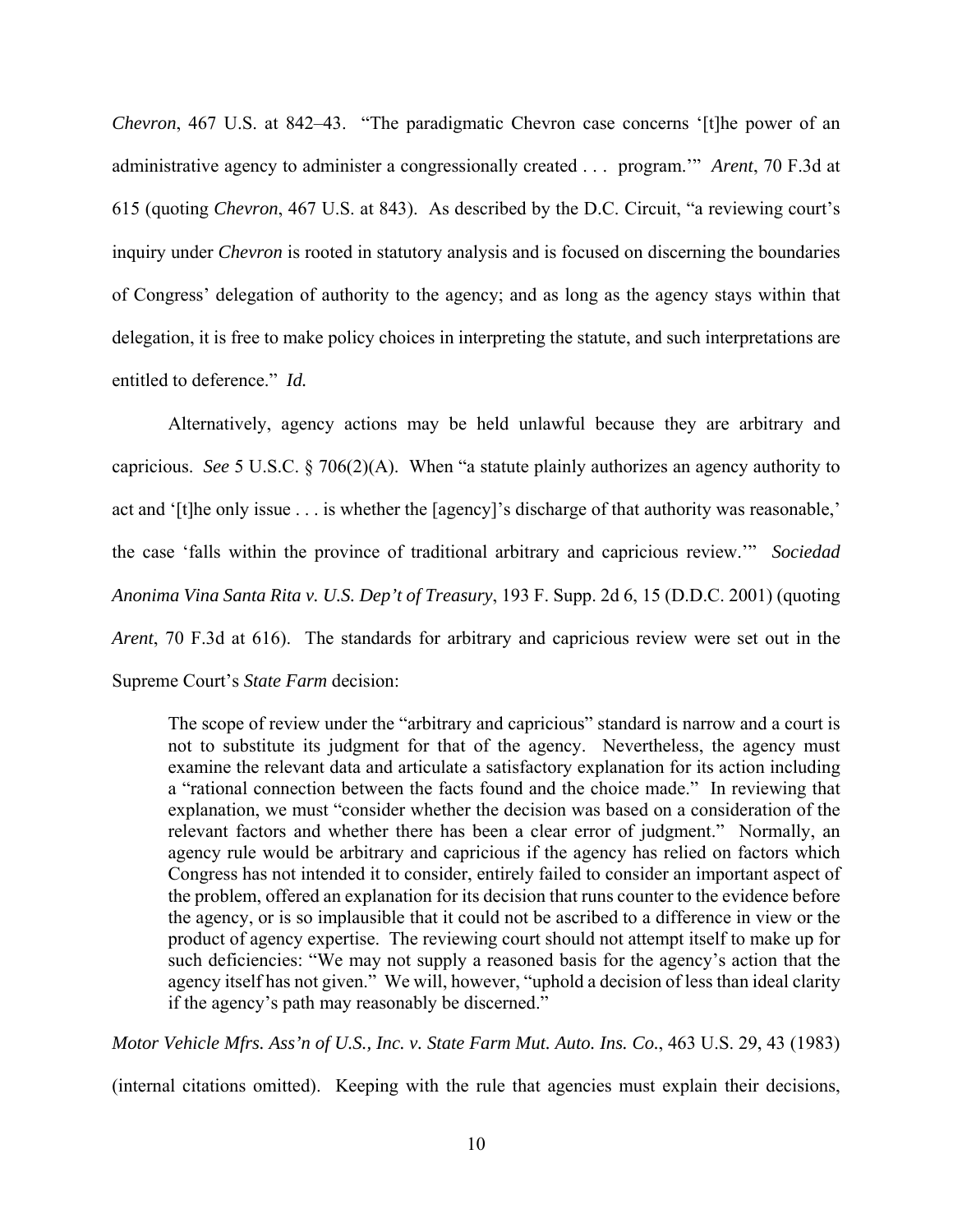courts "do not defer to the agency's conclusory or unsupported suppositions." *McDonnell Douglas Corp. v. U.S. Dep't of the Air Force*, 375 F.3d 1182, 1187 (D.C. Cir. 2004). Courts must "set aside agency regulations which, though well within the agencies' scope of authority, are not supported by the reasons that the agencies adduce." *Allentown Mack Sales & Serv., Inc. v. N.L.R.B.*, 522 U.S. 359, 374 (1998).

 Although agencies may change existing policies, to survive arbitrary and capricious review they must "provide a reasoned explanation for the change." *Encino Motorcars, LLC v. Navarro*, 136 S. Ct. 2117, 2125 (2016). Although it "'need not always provide a more detailed justification than what would suffice for a new policy created on a blank slate,' . . . the agency must at least 'display awareness that it is changing position' and 'show that there are good reasons for the new policy.'" *Id.* at 2125–26. Unexplained inconsistencies in agency position are arbitrary and capricious and therefore unlawful. *Id.* at 2126.

*Chevron* review and arbitrary and capricious review under *State Farm* "overlap at the margins." *Arent*, 70 F.3d at 615, n.6 ("[W]hether an agency action is 'manifestly contrary to the statute' is important both under *Chevron* and under *State Farm*."). For example, "a finding that an agency has acted arbitrarily or capriciously in discharging its statutory duties could be phrased as a conclusion that the agency's interpretation of the controlling statute is unreasonable." *Sociedad Anonima Vina Santa Rita*, 193 F. Supp. 2d at 16. In such cases, a decision that an agency action is arbitrary and capricious is "functionally equivalent" to a determination that the action is unreasonable under *Chevron*. *Indep. Petroleum Ass'n of Am. v. Babbitt*, 92 F.3d 1248, 1258 (D.C. Cir. 1996).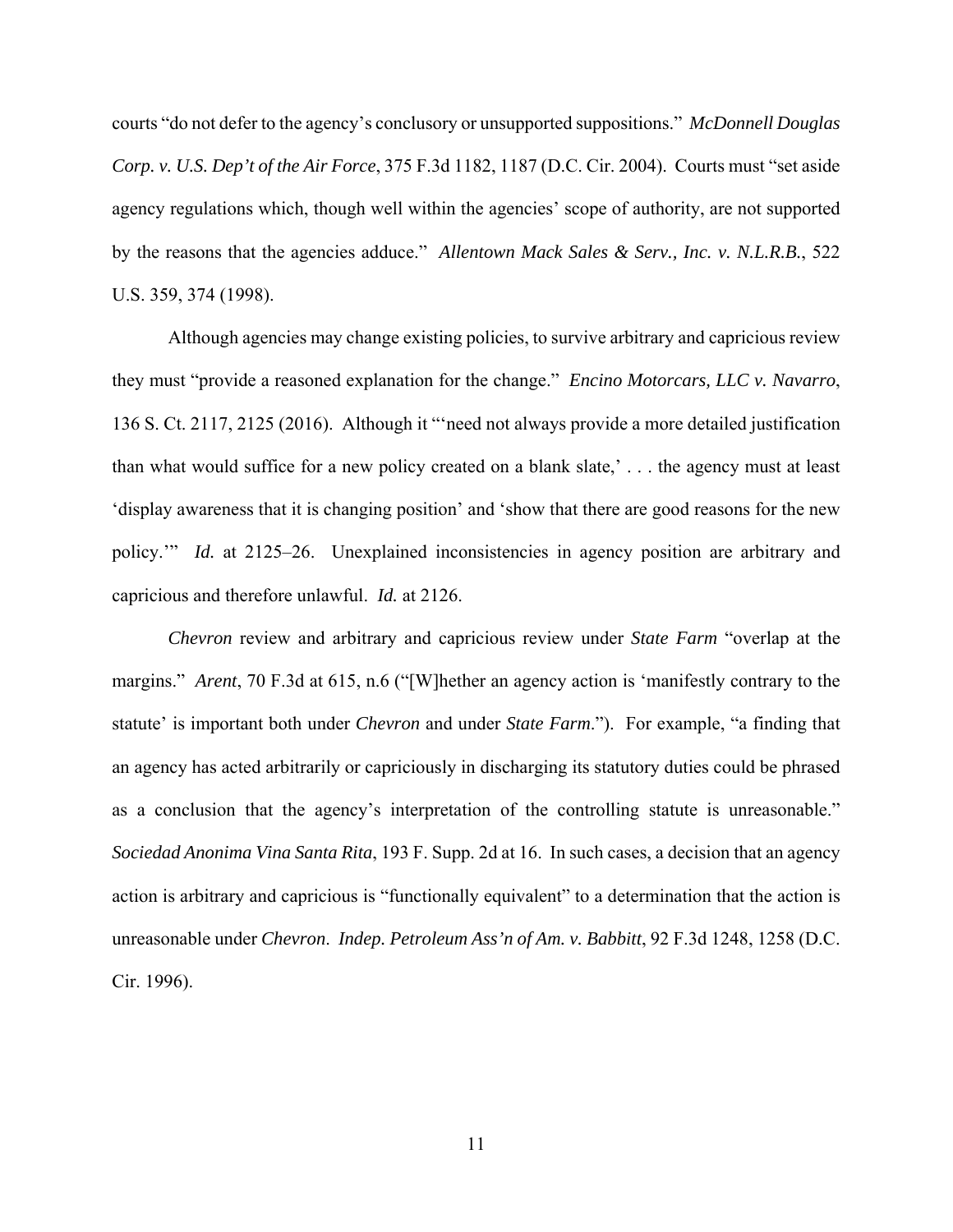# **C. "Service or Thing of Value" Under the IOAA**

The IOAA permits agencies to charge user fees for "a service or thing of value provided by the agency." 31 U.S.C. § 9701(b). The Supreme Court has read the language of the Act narrowly in order to distinguish between fees and taxes, the latter of which are the province of Congress. *See Nat'l Cable Television Ass'n, Inc. v. United States*, 415 U.S. 336, 340–41 (1974). Fees are "incident to a voluntary act" and connote a benefit. *Id.* Agencies may impose fees for bestowing special benefits on individuals not shared by the general public. *Id.*; *Fed. Power Comm'n v. New England Power Co.*, 415 U.S. 345, 350–51 (1974); *Engine Mfrs. Ass'n v. E.P.A.*, 20 F.3d 1177, 1180 (D.C. Cir. 1994). There must be "a sufficient nexus between the agency service for which the fee is charged and the individuals who are assessed." *Seafarers Int'l Union of N. Am. v. U.S. Coast Guard*, 81 F.3d 179, 183 (D.C. Cir. 1996). Agencies must "make clear the basis for a fee it assesses under the IOAA." *Nat'l Cable Television Ass'n, Inc. v. F.C.C.*, 554 F.2d 1094, 1100 (D.C. Cir. 1976)

#### **IV. ANALYSIS**

The Court first finds that the agency action here is reviewable. The statute enacted by Congress specifies that tax return preparers shall use their social security numbers to identify themselves on prepared returns unless the Secretary of the Treasury specifies otherwise. *See* 26 U.S.C. § 6109. Nowhere does the government identify the clear and convincing evidence showing that Congress sought to specifically commit discretion to the agency to determine whether a different number should be used so as to completely preclude judicial review. *Cf. Abbott Labs*, 387 U.S. at 141. Therefore the Court will review the agency action here and will determine whether the agency had the authority to require the use of a PTIN and to charge PTIN user fees.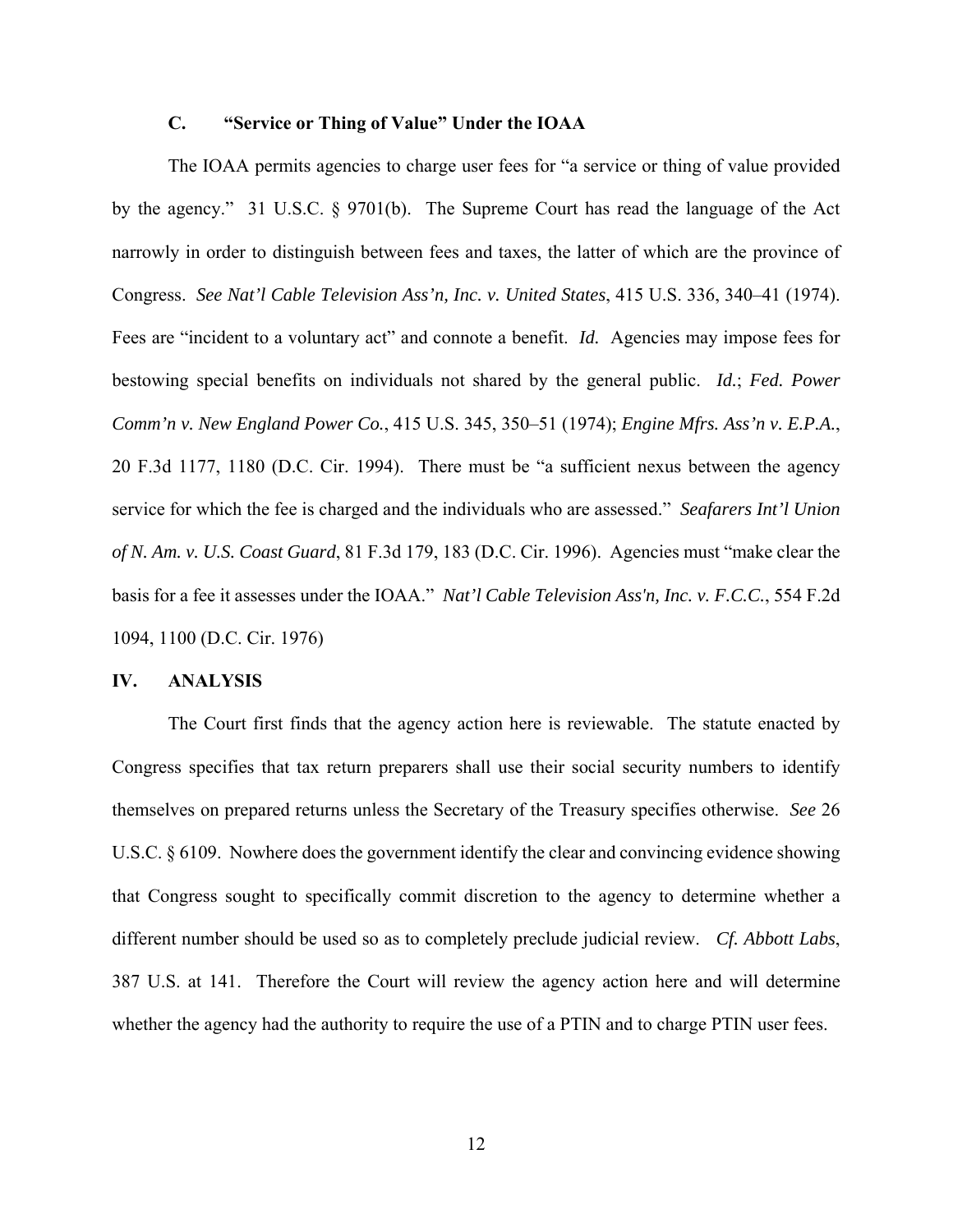#### **A. The Agency is Authorized to Require the Exclusive Use of PTINs**

Although the parties disagree about the proper standard under which to judge the IRS's action, the Court first finds that the IRS was authorized to issue regulations requiring the exclusive use of PTINs under both *Chevron* and *State Farm*. First, plaintiffs' arguments fail step one of *Chevron. Chevron* states that "if Congress has directly spoken to the precise question at issue . . . that is the end of the matter; for the court, as well as the agency, must give effect to the unambiguously expressed intent of Congress." *Chevron*, 467 U.S. at 842. The statute specifically says that the Secretary has the authority to specify the required identifying number to be used on prepared tax returns. 26 U.S.C. § 6109(d) ("The social security account number issued to an individual for purposes of section 205(c)(2)(A) of the Social Security Act shall, *except as shall otherwise be specified under regulations of the Secretary*, be used as the identifying number for such individual for purposes of this title." (emphasis added)). The Court must give effect to the unambiguous intent of Congress that the Secretary may require the use of such a number.

In addition, the decision to require the use of PTINs was not arbitrary or capricious. The agency offered several justifications for the regulation requiring the exclusive use of PTINs. First, the IRS explained the need to identify tax return preparers in order to maintain oversight, and stated that the use of a single identifying number was critical to such effective oversight. *See*  Furnishing Identifying Number of Tax Return Preparer, 75 Fed. Reg. at 60310, 60313. The IRS stated that the use of a single number would "enable the IRS to accurately identify tax return preparers, match preparers with the tax returns and claims for refund they prepare, and better administer the tax laws with respect to tax return preparers and their clients." *Id.* at 60314. The IRS has articulated satisfactory explanations for its actions. *See State Farm*, 463 U.S. at 43. There is a rational connection between the regulations—requiring the use of PTINs—and the stated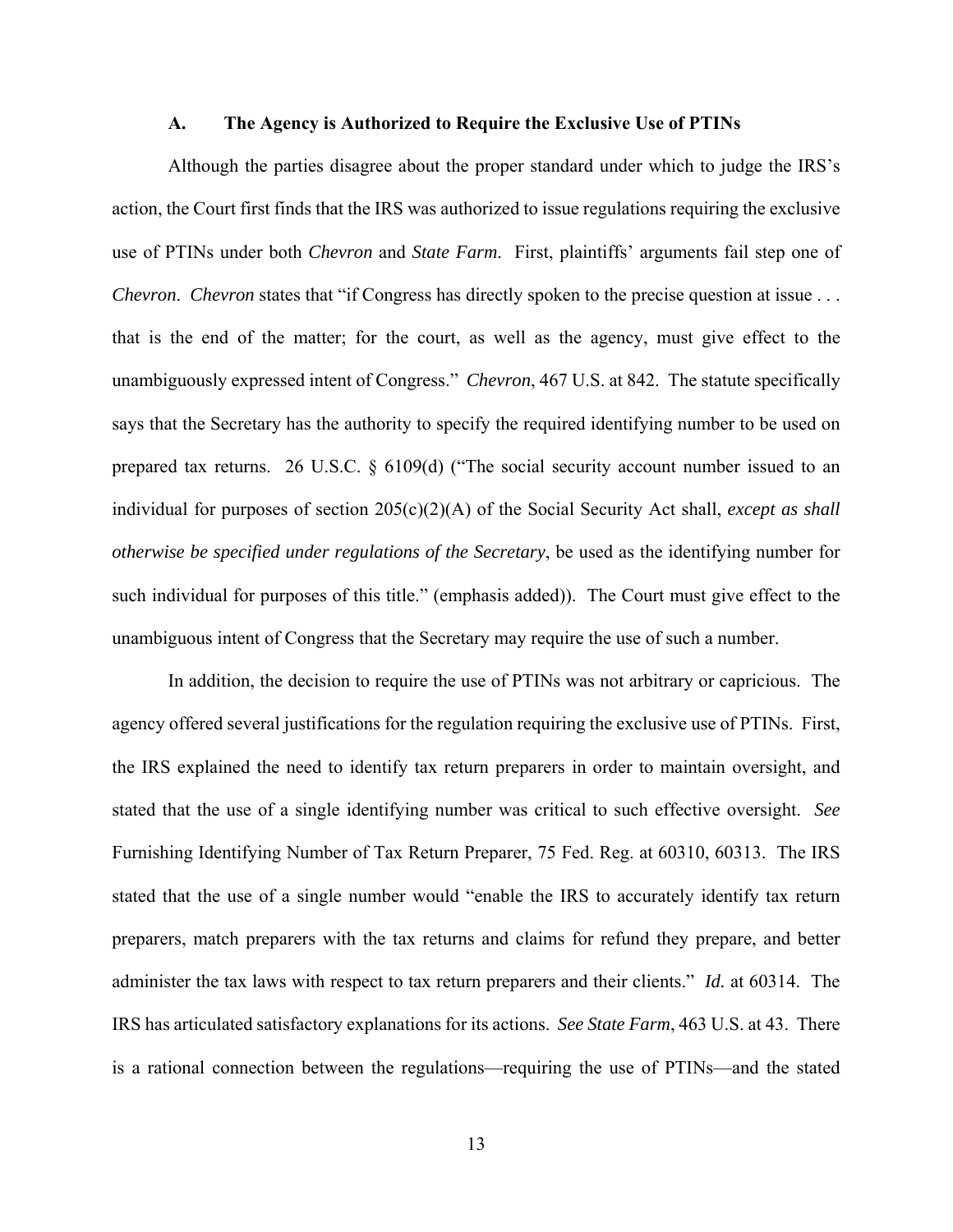rationales—effective administration and oversight. *See id.* And, there is no indication that the IRS entirely failed to consider an important aspect of the problem, or that its rationales ran counter to the evidence before it, or that its reasoning is completely implausible. *See id.* In addition, this was not an unexplained change in policy. *See Encino Motorcars*, 136 S. Ct. at 2126. The aforementioned reasons for the change in policy were identified by the IRS.

Other courts to consider this issue also have found that the PTIN requirement is authorized by law. *See Brannen*, 2011 WL 8245026, at \*5 ("Congress specifically authorized the Secretary of the Treasury to create regulations requiring tax return preparers to identify themselves, by means of identifying numbers, on tax returns and refund claims that they prepare."); *Brannen*, 682 F.3d at 1319 ("§ 6109(a)(4) expressly authorizes the Secretary to assign such numbers"); *Buckley*, 2013 WL 7121182, at  $*1-2.2$ 

For these reasons, the Court concludes that the IRS was authorized to issue the regulations requiring tax return preparers to obtain PTINs.

#### **B. The IRS May Not Impose User Fees for PTINs**

Having found that the IRS has the authority to require the exclusive use of PTINs, the Court now turns to the question of whether the IRS is authorized to charge user fees for PTINs. Plaintiffs argue that after the D.C. Circuit struck down the eligibility criteria for becoming a registered tax return preparer in *Loving*, it removed the IRS's stated rationale for requiring PTIN fees—to regulate tax return preparers. Given that the IRS now no longer has any valid justification for the fees, plaintiffs argue that they are arbitrary and capricious, and therefore unlawful under the APA. Alternatively, plaintiffs argue that because Congress did not grant the IRS licensing authority—as found by *Loving*—tax return preparers receive no special benefit in exchange for the fees,

 $2$  As explained in the next section, however, this Court disagrees with these decisions to the extent that they conclude that the IRS may charge fees for PTINs under the IOAA.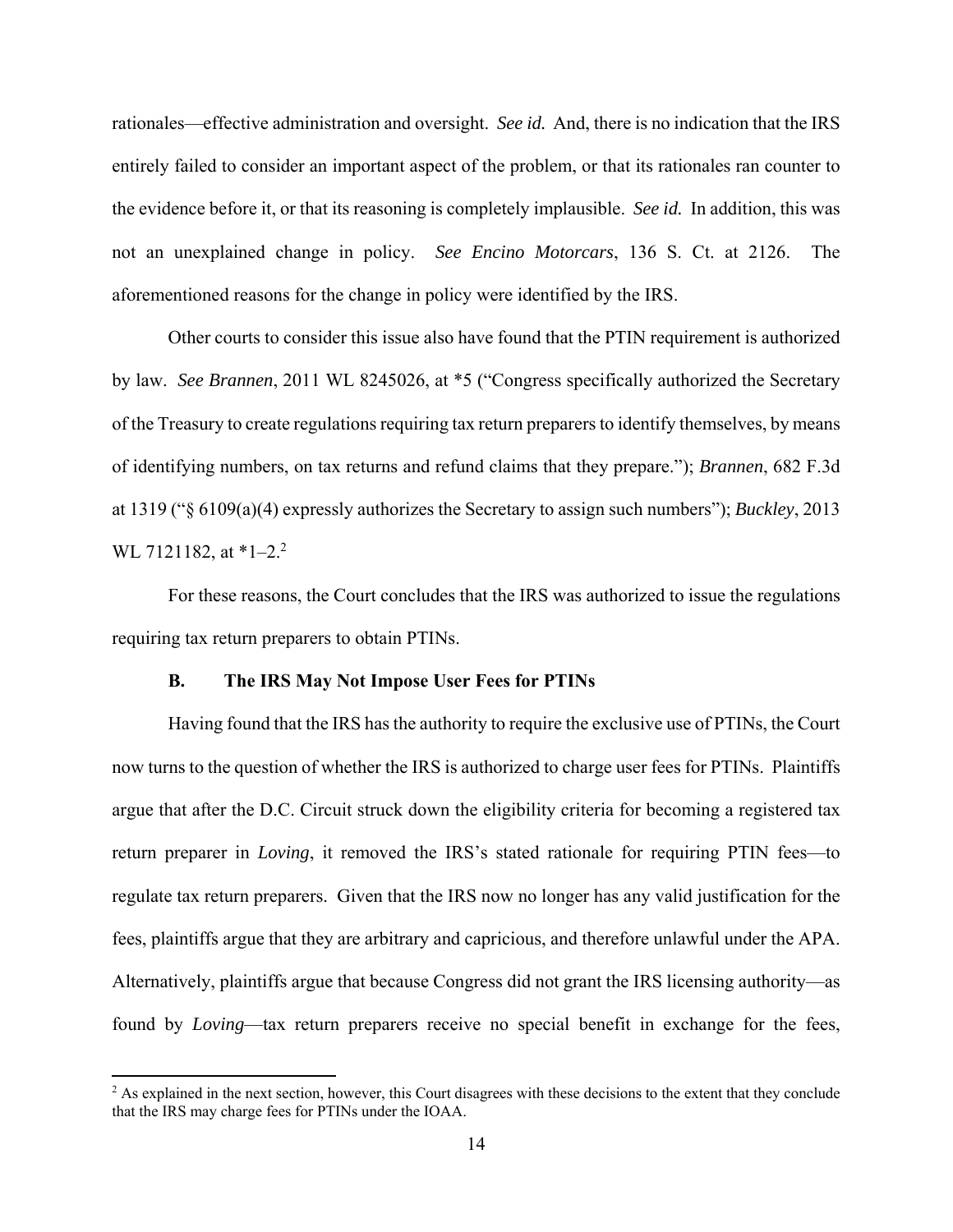rendering them unlawful under the IOAA. In other words, plaintiffs argue that the IRS originally created a licensing scheme that would limit tax return preparers to those certain people who could meet eligibility criteria. But, because *Loving* found that Congress did not authorize a license requirement for tax return preparers, there are now no restrictions on who may obtain a PTIN and therefore it is no longer true that only a specific set of people may receive PTINs and the "special benefit" of being able to prepare tax returns for compensation. The only beneficiary of the PTIN system is therefore the IRS.

The government argues that the PTIN and user fee regulations are separate from the regulations imposing eligibility requirements on registered tax return preparers. It argues that the PTIN requirements are not arbitrary and capricious because they make it easier to identify tax return preparers and the returns they prepare, which is a critical step in tax administration, and because PTINs protect social security numbers from disclosure. In support of its position that it may charge fees for PTINs, the IRS states that PTINs are a service or thing of value because the ability to prepare tax returns for compensation is a special benefit provided only to those people who obtain PTINs, who are distinct from the general public. Individuals without PTINs cannot prepare tax returns for compensation. In addition, the IRS argues that PTINs protect the confidentiality of tax return preparers' social security numbers, and that protection itself is a service or thing of value.

The Court finds that PTINs do not pass muster as a "service or thing of value" under the government's rationale. First, the argument that the registered tax return preparer regulations regarding testing and eligibility requirements and the PTIN regulations are completely separate and distinct is a stretch at best. While it is true that they were issued separately and at different times, they are clearly interrelated. The RTRP regulations specifically mention the PTIN

15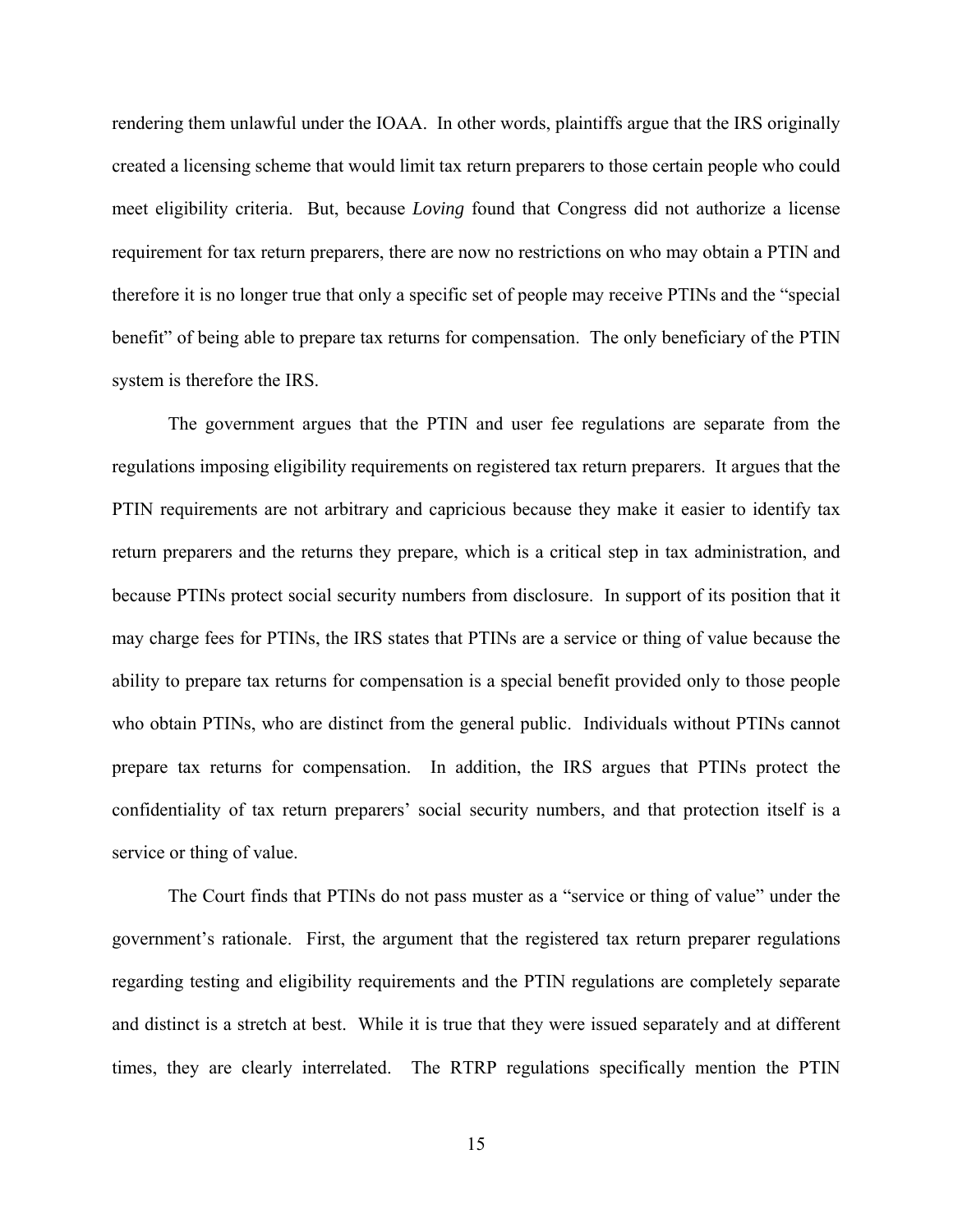requirements and state that PTINs are part of the eligibility requirements for becoming a registered tax return preparer. *See* Regulations Governing Practice Before the Internal Revenue Service, 76 Fed. Reg. at 32287–89; 26 C.F.R. § 1.6109-2(d) ("[T]o obtain a [PTIN] or other prescribed identifying number, a tax return preparer must be an attorney, certified public accountant, enrolled agent, or registered tax return preparer authorized to practice before the Internal Revenue Service under 31 U.S.C. 330 and the regulations thereunder."). Furthermore, the overarching objectives named in the PTIN regulations indicate a connection to the RTRP regulations. They were 1) "to provide some assurance to taxpayers that a tax return was prepared by an individual who has passed a minimum competency examination to practice before the IRS as a tax return preparer, has undergone certain suitability checks, and is subject to enforceable rules of practice;" and 2) "to further the interests of tax administration by improving the accuracy of tax returns and claims for refund and by increasing overall tax compliance." Furnishing Identifying Number of Tax Return Preparer, 75 Fed. Reg. at 60310. The first objective clearly relates to the RTRP regulations regarding eligibility requirements for tax return preparers. The second objective is less explicit, but it does not stretch common sense to conclude that the accuracy of tax returns would be improved by requiring tax return preparers to meet certain education requirements.

Having concluded the inter-connectedness of the regulations, the government's argument begins to break down. The *Loving* court concluded that the IRS does not have the authority to regulate tax return preparers. *Loving*, 742 F.3d at 1015. It cannot impose a licensing regime with eligibility requirements on such people as it tried to do in the regulations at issue. Although the IRS may require the use of PTINs, it may not charge fees for PTINs because this would be equivalent to imposing a regulatory licensing scheme and the IRS does not have such regulatory authority. Granting the ability to prepare tax return for others for compensation—the IRS's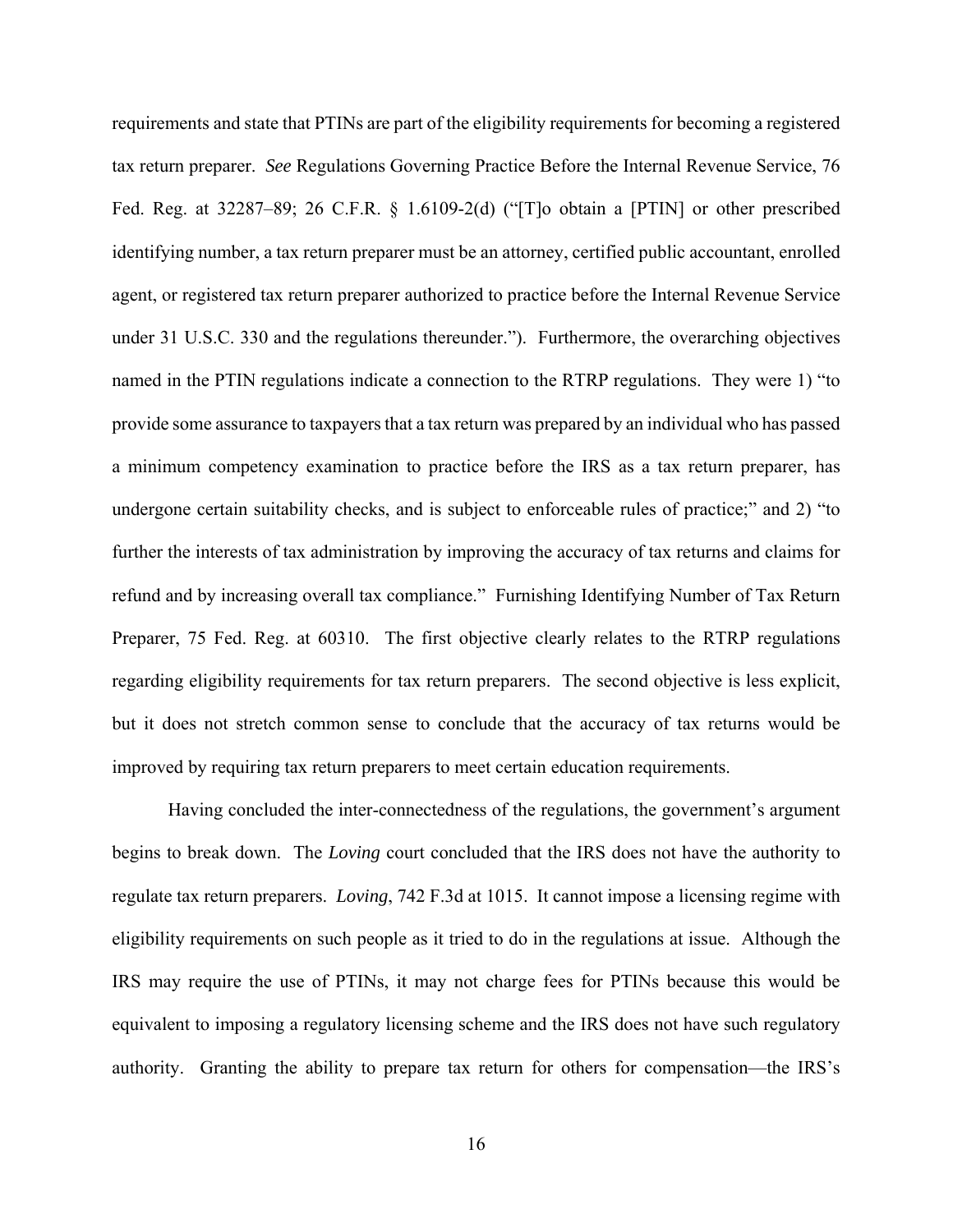proposed special benefit—is functionally equivalent to granting the ability to practice before the IRS. The D.C. Circuit has already held, however, that the IRS does not have the authority to regulate the practice of tax return preparers. *See id.* In coming to its conclusion, the Circuit considered the statutory language that the Secretary may "regulate the practice of representatives of persons before the Department of the Treasury." *Id.* at 1017–18 (quoting 31 U.S.C. § 330(a)(1)). The court found that the IRS improperly expanded the definition of "practice . . . before the Department of Treasury" to include "preparing and signing tax returns" because to "practice before" an agency "ordinarily refers to practice during an investigation, adversarial hearing, or other adjudicative proceeding." *Id.* at 1018. The *Loving* court concluded that "[t]hat is quite different from the process of filing a tax return" in which "the tax-return preparer is not invited to present any arguments or advocacy in support of the taxpayer's position . . . [and] the IRS conducts its own ex parte, non-adversarial assessment of the taxpayer's liability." *Id.* The ability to prepare tax returns is the "practice" identified by the IRS in *Loving*, but the court found that such an activity does not qualify as practicing before the IRS. Therefore, it appears to this Court that the IRS is attempting to grant a benefit that it is not allowed to grant, and charge fees for granting such a benefit.

Over forty years ago, the Supreme Court interpreted the predecessor to the current form of the IOAA, which stated that that an agency could charge fees for "any work, service . . . benefit, . . . license, . . . or similar thing of value" provided by the agency. *Nat'l Cable Television Ass'n, Inc.*, 415 U.S. at 337. In listing examples of activities for which an agency could charge a fee, the Supreme Court noted "a request that a public agency permit an applicant to practice law or medicine or construct a house or run a broadcast station," *i.e.*, permits and occupational licenses. *Id.* at 340. Subsequently, the D.C. Circuit cases finding that a fee was permissible under the IOAA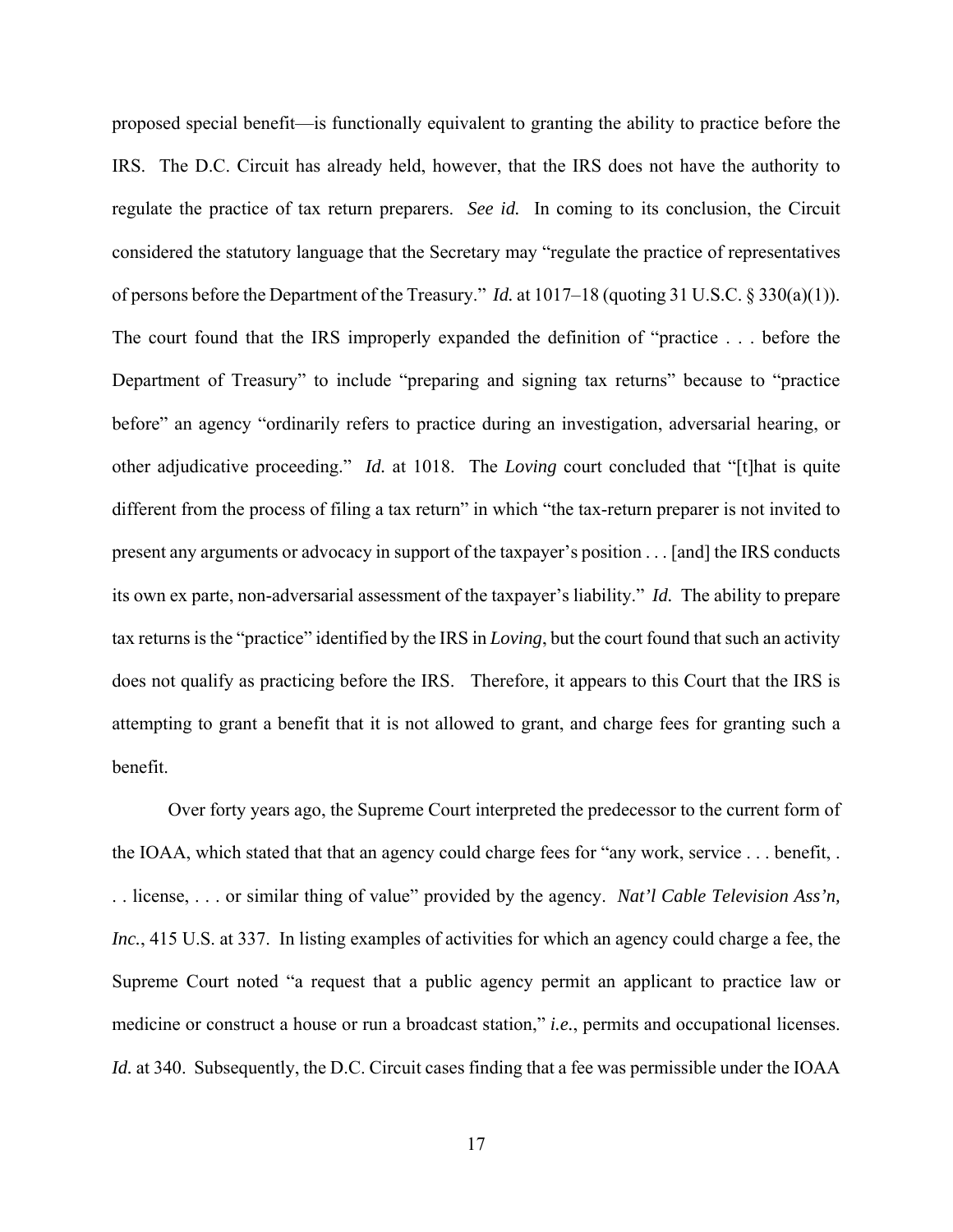generally concern valid regulatory schemes, as opposed to the situation here where the regulatory scheme was struck down. In *Elec. Indus. Ass'n, Consumer Elecs. Grp. v. F.C.C.*, common carriers and equipment manufacturers *regulated by the FCC* challenged the validity of fees for "(1) common carrier application, filing, and grant fees; (2) common carrier tariff filing fees; and (3) equipment type approval, type acceptance and certification fees." 554 F.2d 1109, 1111 (D.C. Cir. 1976). The court found that fees could be assessed for tariff filings and equipment testing and approval because such services created the "independent private benefit[s]" of "provid[ing] a means for the carrier to obtain its revenues and to regulate subscriber use of its facilities" and "assist[ing] the manufacturer in marketing a quality product and giv[ing] him credibility in the market place." *Id.* at 1015–16. The other fees were "justified by the statutory requirement of a permit for construction of new or extended lines or the discontinuance of service by a common carrier, and by the requirement of an operating license and station construction permit." *Id.* at 1016.

In *Engine Mfrs. Ass'n v. E.P.A.*, the Engine Manufacturers Association ("EMA") challenged an EPA rule assessing fees for the EPA's "Motor Vehicle and Engine Compliance Program under which it test[ed] vehicles and engines for compliance with the emissions standards of the Clean Air." 20 F.3d at 1178. Each year, vehicle manufacturers were required to obtain certificates of compliance to sell their equipment through EPA's compliance program which included a comprehensive testing regime. *Id.* at 1179. The testing had three stages: 1) manufacturer testing; 2) selective enforcement audits by EPA; and 3) in-use testing. *Id.* The EMA did not dispute that the compliance certificate conferred a special benefit, but argued that selective enforcement audits and in-use compliance testing were means of enforcing emissions standards and the benefits of such testing accrued exclusively to the public. *Id.* at 1180. The court found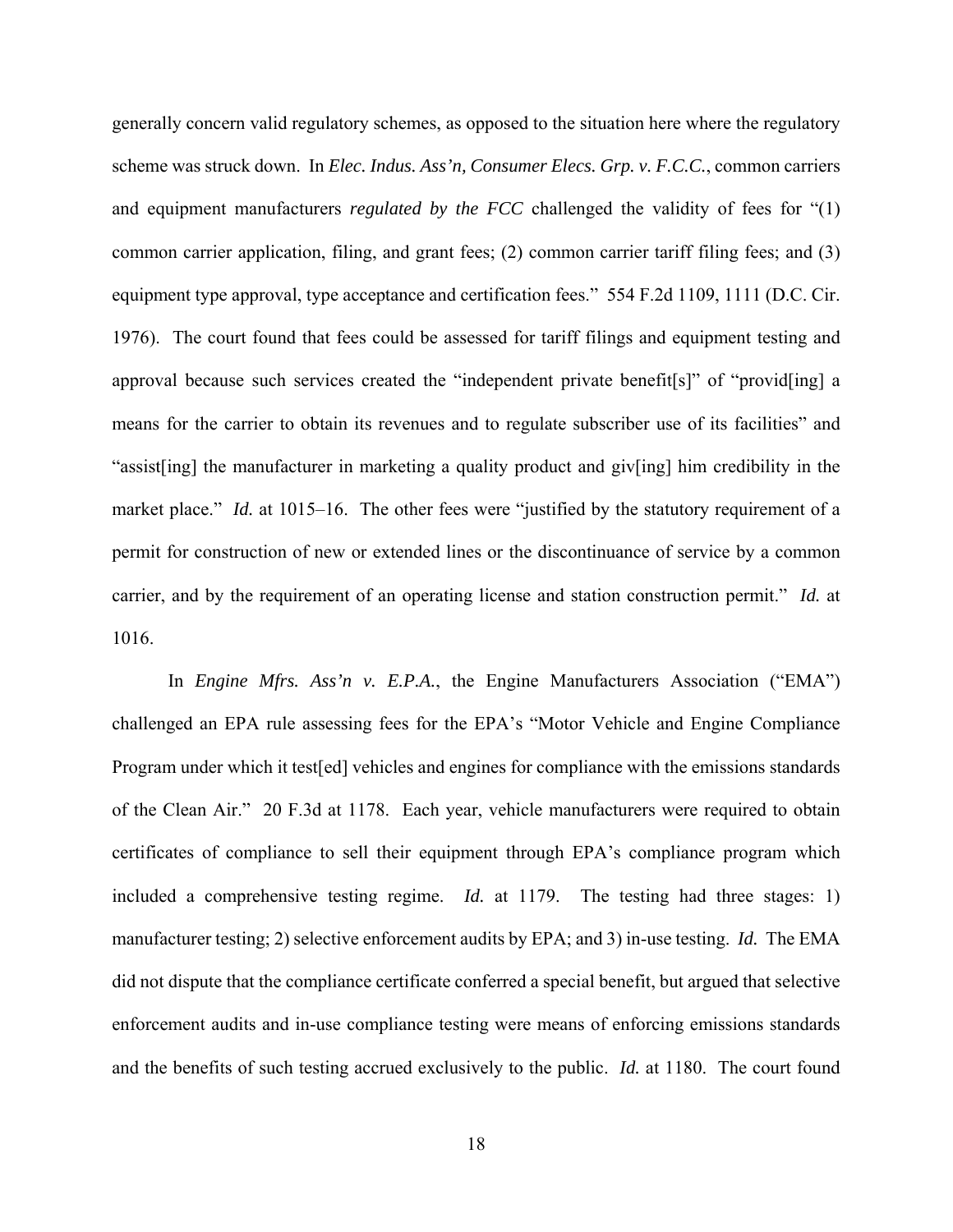that "[s]elective enforcement audits and in-use compliance testing are integral parts of the compliance regime . . . [and] passing each successive compliance test is necessary in order to keep its product certified for sale and to avoid the cost of a recall." *Id.* The court therefore concluded that "the manufacturer obtains a benefit from the entire Compliance Program, not just from the annual certification." *Id.* 

Finally, in *Seafarers Int'l Union of N. Am. v. U.S. Coast Guard*, the court considered fees charged for issuing "merchant mariner licenses, certificates of registry, or merchant mariner documentation . . . to qualified individuals seeking to work aboard a United States merchant marine vessel," which were documents that "serve[d] as occupational licenses." 81 F.3d at 181. The court, finding that "a person who is lawfully required to obtain an occupational license may be charged a fee to reimburse the agency for the cost of processing the license," concluded that an "agency may exact a fee for administering any procedures reasonably necessary to ensure that [job-related eligibility criteria necessary to obtain a license] have been met." *Id.* at 185. The court therefore concluded that because Congress laid out specific eligibility criteria for such licenses which "permit[ted] the Coast Guard to take reasonable steps to ensure that the particular requirements have been met," the Coast Guard could charge fees "to recover the expense of whatever reasonable procedure is employed by the Coast Guard to comply with the statute." *Id.*  at 185–86.

The Court acknowledges that courts in the Eleventh Circuit have found that the PTIN fees are permissible under the IOAA. *See Brannen*, 682 F.3d at 1319; *Brannen*, 2011 WL 8245026, at \*5–6; *Buckley*, 2013 WL 7121182, at \*2. But, the *Brannen* decisions were made prior to D.C. Circuit's *Loving* decision, *i.e.*, prior to the finding that the IRS lacks the authority to regulate tax return preparers and the striking down of the regulations attempting to do so. In addition, the Court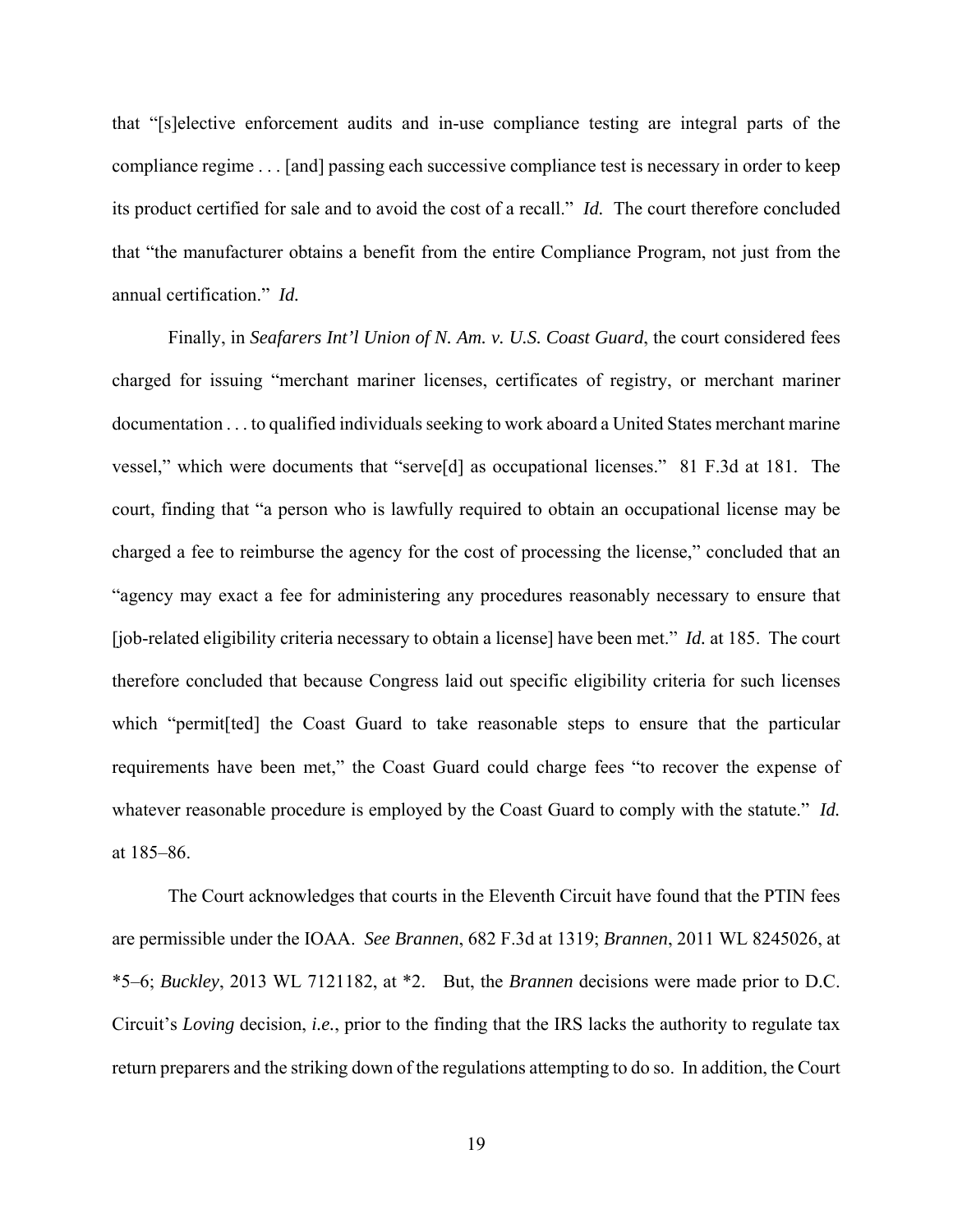disagrees with the *Buckley* court's finding that *Loving* (at the time the district court opinion) is entirely inapplicable because although the PTIN scheme was authorized by a different statutory authority, it is, as explained above, interrelated with the RTRP scheme.

If tax return preparers were regulated entities required to obtain licenses, this case would be very different and the cases cited above may support the government's argument that it is authorized to charge fees. However, *Loving* makes clear that the IRS may not regulate in this area or require that tax return preparers obtain an occupational license. The Court is unaware of similar cases in which an agency has been allowed to charge fees under the IOAA for issuing some sort of identifier when that agency is not allowed to regulate those to whom the identifier is issued, and the government has not pointed to any.

Additionally, the Court notes that after *Loving*, anyone can obtain a PTIN. They need not meet any type of eligibility criteria. Thus, it is no longer the case that only a subset of the general public may obtain a PTIN and prepare tax returns for others for compensation. Hypothetically, every member of the public could obtain a PTIN, which means that every member of the public would also get the supposed "benefit" of being able to prepare tax returns for others for compensation. There is therefore no special benefit for certain individuals not available to the general public. It seems that if a benefit exists, it inures to the IRS, who, through the use of PTINs, may better identify and keep track of tax return preparers and the returns that they have prepared.

The government argues that the fact that anyone may obtain a PTIN is irrelevant, comparing it to the fact that anyone may enter a national park if they buy a ticket. This is unpersuasive. The Secretary of the Interior is authorized by statute to "establish, modify, charge, and collect recreation fees at Federal recreational lands and waters." 16 U.S.C. § 6802(a). As plaintiffs note, that statute would be wholly unnecessary if the agency were allowed to charge fees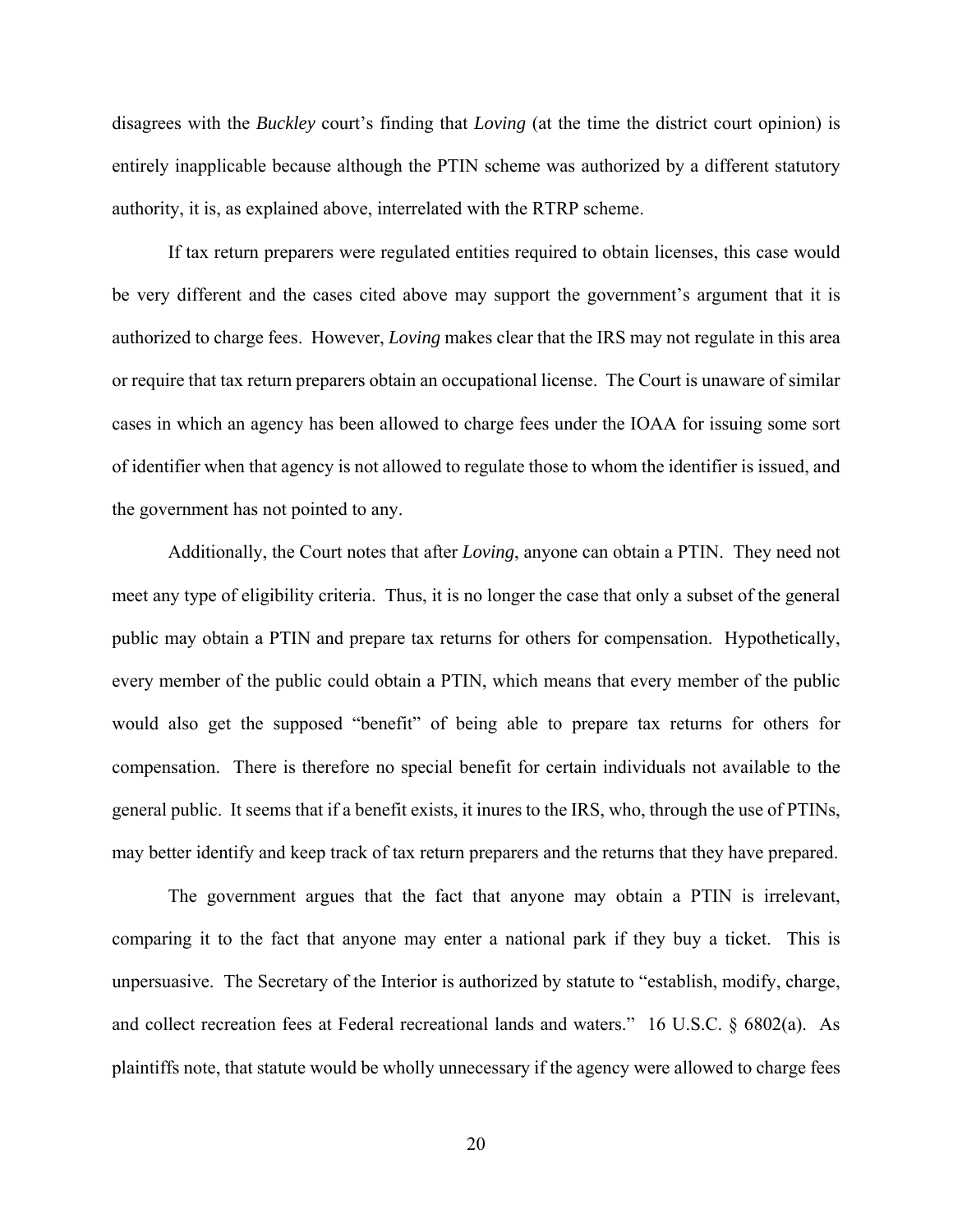under the IOAA.<sup>3</sup> Here, the Secretary of the Treasury is not specifically authorized to charge user fees for PTINs, so the national park analogy fails.

Finally, the Court addresses the IRS's second argument that PTINs are things of value because they protect the confidentiality of social security numbers. The confidentiality justification is mentioned only briefly in the regulations requiring the use of PTINs: "The final regulations will also benefit taxpayers and tax return preparers and help maintain the confidentiality of SSNs." Furnishing Identifying Number of Tax Return Preparer, 75 Fed. Reg. at 60309. It is not discussed in the regulation specifically addressing user fees. *See generally* User Fees Relating to Enrollment and Preparer Tax Identification Numbers, 75 Fed. Reg. 60316. Despite the fact that tax return preparers were allowed for many years to use their SSNs, and that under the statute SSNs are presumptively to be used as the required identifying number, and that the taxpayer's SSN appears on their tax returns regardless of whether they used a tax return preparer, the regulations fail to even state that SSNs were being inadvertently disclosed or that their confidentiality was at risk. It is not at all clear that requiring PTINs was necessary for this reason. There is no stated evidence in the administrative record that permitted the IRS to make such a determination. *See Innovator Enterprises, Inc. v. Jones*, 28 F. Supp. 3d 14, 20 (D.D.C. 2014) ("[T]he function of the district court is to determine whether or not as a matter of law the evidence in the administrative record permitted the agency to make the decision it did."). The Court will not defer to these conclusory and unsupported justifications, *see McDonnell*, 375 F.3d at 1187, and finds that the IRS may not charge fees for PTINs for this reason.

<sup>&</sup>lt;sup>3</sup> The Court makes no decision regarding whether fees for national park entry are permissible solely under the IOAA.